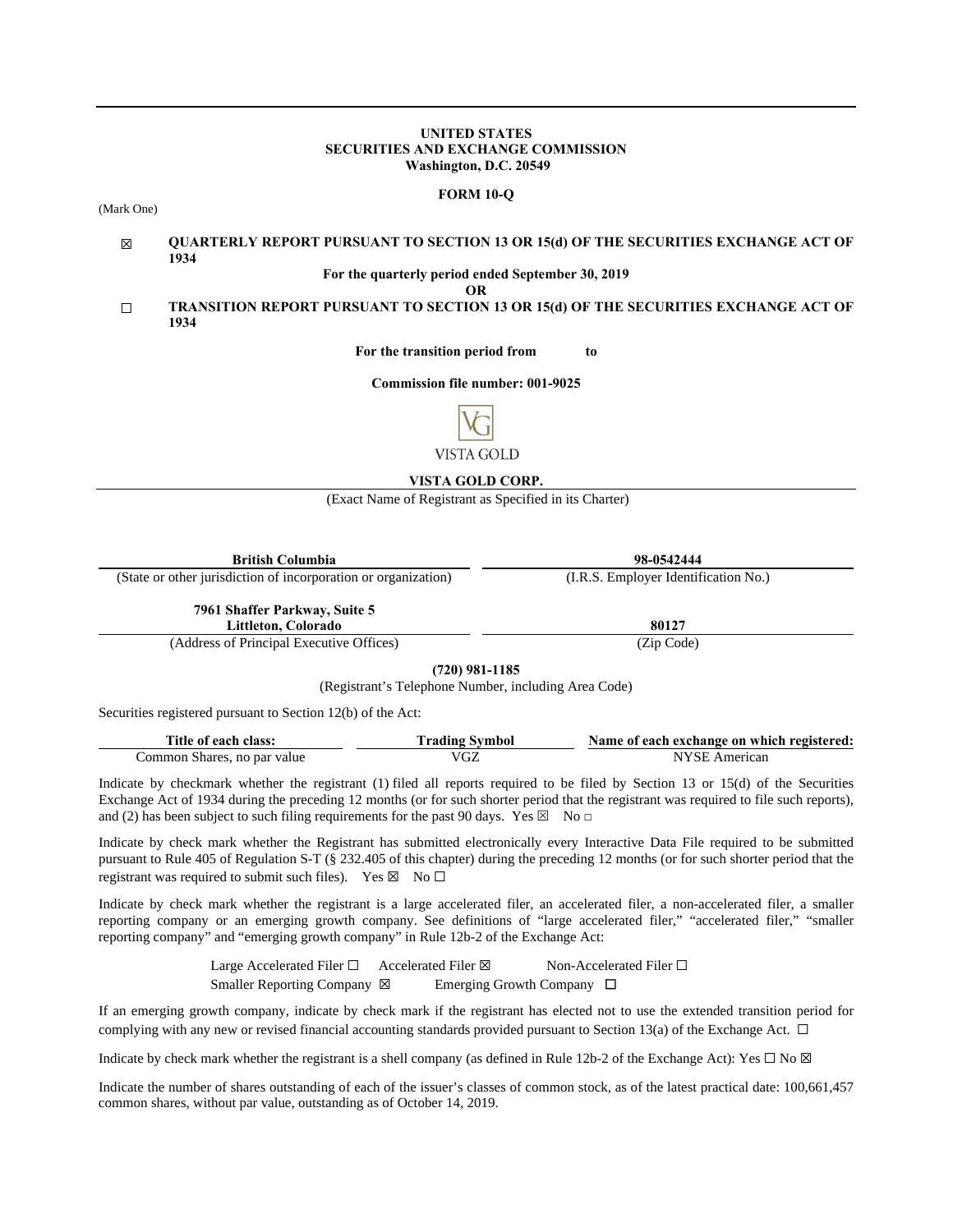## **VISTA GOLD CORP. (An Exploration Stage Enterprise) FORM 10-Q For the Quarter Ended September 30, 2019 INDEX**

|                                                                         | Page |
|-------------------------------------------------------------------------|------|
| <b>PART I – FINANCIAL INFORMATION</b>                                   |      |
| <b>ITEM 1. CONDENSED CONSOLIDATED FINANCIAL STATEMENTS</b>              |      |
| ITEM 2. MANAGEMENT'S DISCUSSION AND ANALYSIS OF FINANCIAL CONDITION AND | 14   |
| RESULTS OF OPERATIONS                                                   |      |
| <b>ITEM 4. CONTROLS AND PROCEDURES</b>                                  | 27   |
| <b>PART II – OTHER INFORMATION</b>                                      |      |
| <b>ITEM 1. LEGAL PROCEEDINGS</b>                                        | 28   |
| <b>ITEM 1A. RISK FACTORS</b>                                            | 28   |
| ITEM 2. UNREGISTERED SALES OF EQUITY SECURITIES AND USE OF PROCEEDS     | 28   |
| <b>ITEM 3. DEFAULTS UPON SENIOR SECURITIES</b>                          | 28   |
| <b>ITEM 4. MINE SAFETY DISCLOSURE</b>                                   | 28   |
| <b>ITEM 5. OTHER INFORMATION</b>                                        | 28   |
| <b>ITEM 6. EXHIBITS</b>                                                 | 29   |
| <b>SIGNATURES</b>                                                       |      |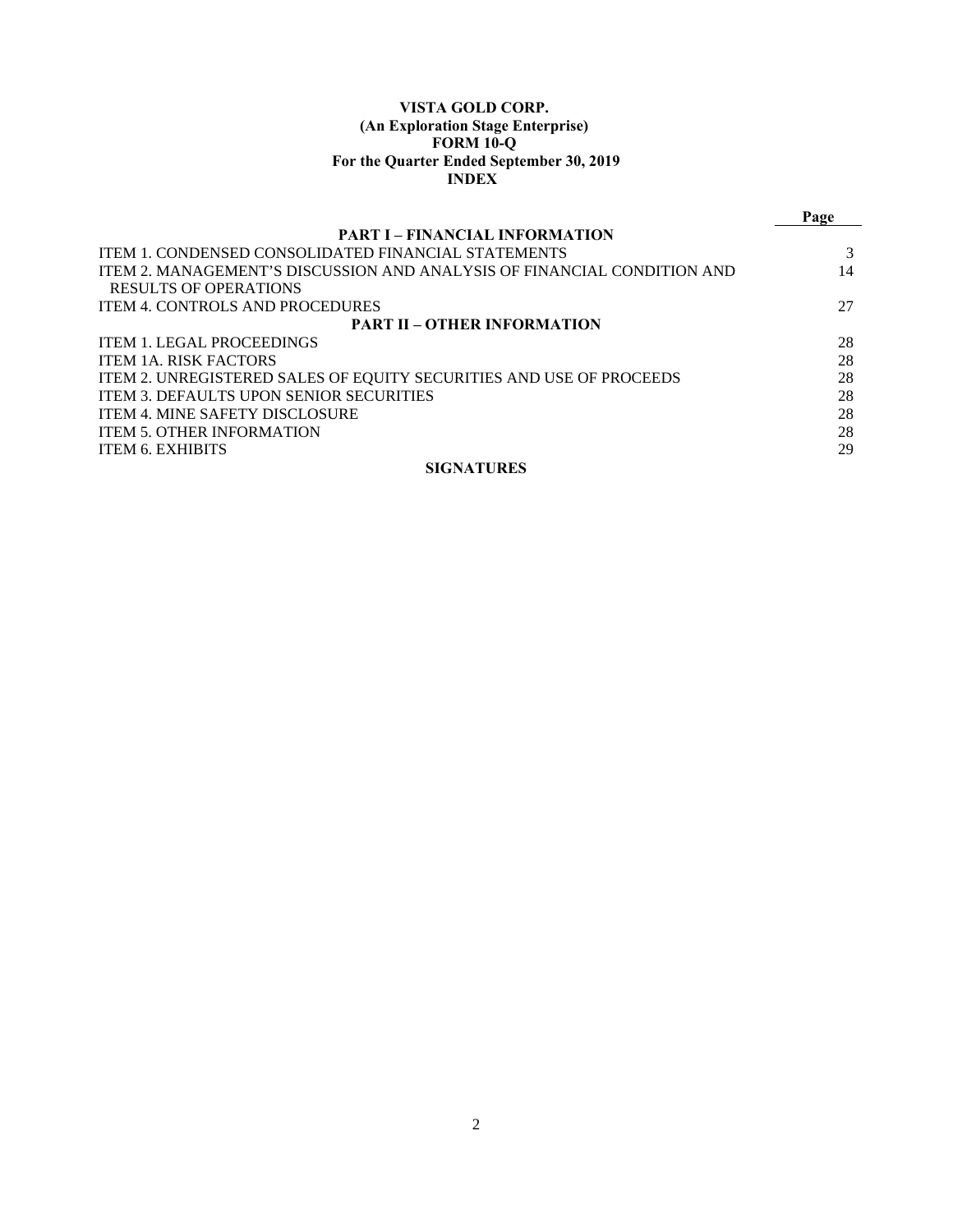## **PART I**

## **ITEM 1. CONDENSED CONSOLIDATED FINANCIAL STATEMENTS.**

## **VISTA GOLD CORP. UNAUDITED CONDENSED CONSOLIDATED BALANCE SHEETS (Dollar amounts in U.S. dollars and in thousands, except shares)**

|                                                                                       | September 30,<br>2019 |                           | December 31,<br>2018 |
|---------------------------------------------------------------------------------------|-----------------------|---------------------------|----------------------|
| Assets:                                                                               |                       |                           |                      |
| Current assets:                                                                       |                       |                           |                      |
| Cash and cash equivalents                                                             | \$<br>1,384           | $\boldsymbol{\mathsf{S}}$ | 1,071                |
| Short-term investments (Note 3)                                                       | 3,111                 |                           | 6,997                |
| Other investments, at fair value (Note 3)                                             | 3,511                 |                           | 5,462                |
| Other current assets                                                                  | 210                   |                           | 540                  |
| Total current assets                                                                  | 8,216                 |                           | 14,070               |
| Non-current assets:                                                                   |                       |                           |                      |
| Mineral properties (Note 4)                                                           | 2,146                 |                           | 2,421                |
| Plant and equipment, net (Note 5)                                                     | 5,635                 |                           | 5,635                |
| Right-of-use assets (Note 2)                                                          | 113                   |                           |                      |
| Total non-current assets                                                              | 7,894                 |                           | 8,056                |
| Total assets                                                                          | \$<br>16,110          | \$                        | 22,126               |
|                                                                                       |                       |                           |                      |
| Liabilities and Shareholders' Equity:                                                 |                       |                           |                      |
| Current liabilities:                                                                  |                       |                           |                      |
| Accounts payable                                                                      | \$<br>193             | \$                        | 195                  |
| Accrued liabilities and other                                                         | 604                   |                           | 435                  |
| Provision for environmental liability                                                 | 240                   |                           | 242                  |
| <b>Total current liabilities</b>                                                      | 1,037                 |                           | 872                  |
| Non-current liabilities:                                                              |                       |                           |                      |
| Deferred option gain (Note 4)                                                         | 1,392                 |                           |                      |
| Lease liability (Note 2)                                                              | 16                    |                           |                      |
| Total non-current liabilities                                                         | 1,408                 |                           |                      |
| <b>Total liabilities</b>                                                              | 2,445                 |                           | 872                  |
| Commitments and contingencies – (Note 7)                                              |                       |                           |                      |
| Shareholders' equity:                                                                 |                       |                           |                      |
| Common shares, no par value - unlimited shares authorized; shares outstanding: 2019 - |                       |                           |                      |
| 100,661,457 and 2018 - 100,268,161 (Note 6)                                           | 457,543               |                           | 456,938              |
| <b>Accumulated deficit</b>                                                            | (443, 878)            |                           | (435, 684)           |
| Total shareholders' equity                                                            | 13,665                |                           | 21,254               |
| Total liabilities and shareholders' equity                                            | \$<br>16,110          | $\$\,$                    | 22,126               |

## Approved by the Board of Directors

| /s/ Tracy A. Stevenson |  |  | /s/ John M. Clark |
|------------------------|--|--|-------------------|
| Tracy A. Stevenson     |  |  | John M. Clark     |
| Director               |  |  | Director          |
|                        |  |  |                   |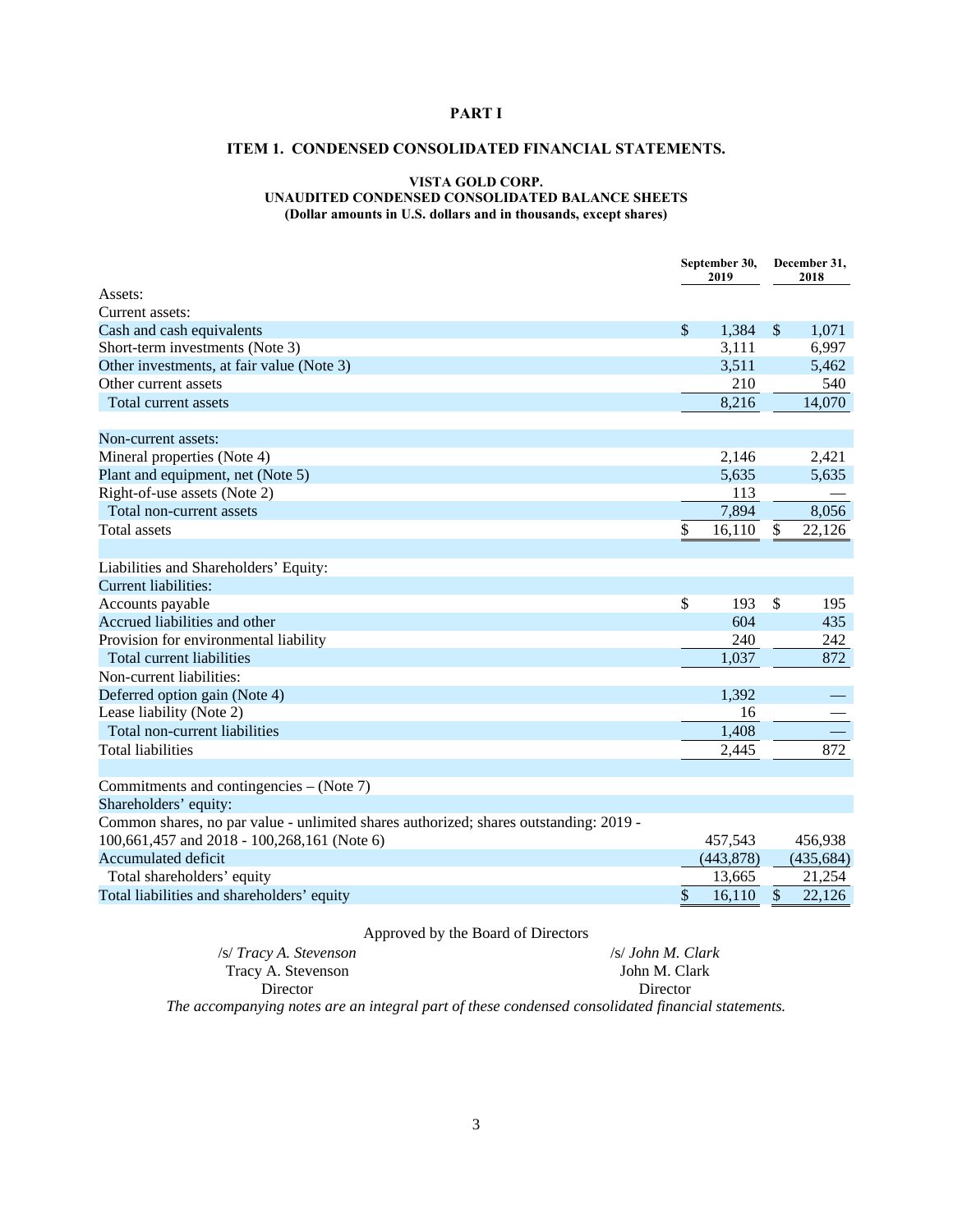#### **VISTA GOLD CORP. UNAUDITED CONDENSED CONSOLIDATED STATEMENTS OF COMPREHENSIVE INCOME/(LOSS) (Dollar amounts in U.S. dollars and in thousands, except shares and per share data)**

|                                                    | Three Months Ended September 30, |              |               | Nine Months Ended September 30, |               |             |               |            |
|----------------------------------------------------|----------------------------------|--------------|---------------|---------------------------------|---------------|-------------|---------------|------------|
|                                                    |                                  | 2019<br>2018 |               | 2019                            |               |             | 2018          |            |
| Operating expense:                                 |                                  |              |               |                                 |               |             |               |            |
| Exploration, property evaluation and holding costs | \$                               | (1,401)      | \$            | (960)                           | $\mathcal{S}$ | (3,294)     | -S            | (3,560)    |
| Corporate administration                           |                                  | (865)        |               | (969)                           |               | (3,079)     |               | (3,280)    |
| Depreciation and amortization                      |                                  | (14)         |               | (12)                            |               | (40)        |               | (252)      |
| Total operating expense                            |                                  | (2,280)      |               | (1,941)                         |               | (6, 413)    |               | (7,092)    |
|                                                    |                                  |              |               |                                 |               |             |               |            |
| Non-operating income/(expense):                    |                                  |              |               |                                 |               |             |               |            |
| Gain/(loss) on other investments (Note 3)          |                                  | (234)        |               | (274)                           |               | (1,951)     |               | 1,754      |
| Interest income                                    |                                  | 27           |               | 72                              |               | 103         |               | 322        |
| Other income/(expense)                             |                                  | (11)         |               | 81                              |               | 67          |               | 83         |
| Total non-operating income/(expense)               |                                  | (218)        |               | (121)                           |               | (1,781)     |               | 2,159      |
|                                                    |                                  |              |               |                                 |               |             |               |            |
| Loss before income taxes                           |                                  | (2, 498)     |               | (2,062)                         |               | (8, 194)    |               | (4,933)    |
| Net loss                                           | \$                               | (2, 498)     | \$            | (2,062)                         | $\mathcal{S}$ | (8,194)     | $\mathcal{S}$ | (4,933)    |
|                                                    |                                  |              |               |                                 |               |             |               |            |
| Comprehensive loss                                 | \$                               | (2, 498)     | \$            | (2,062)                         | \$            | (8,194)     | \$            | (4,933)    |
|                                                    |                                  |              |               |                                 |               |             |               |            |
| Basic:                                             |                                  |              |               |                                 |               |             |               |            |
| Weighted average number of shares outstanding      |                                  | 100,606,542  |               | 99,805,266                      |               | 100,490,309 |               | 99,600,267 |
| Net loss per share                                 | \$                               | (0.02)       | $\mathcal{S}$ | (0.02)                          | $\mathcal{S}$ | (0.08)      | $\mathcal{S}$ | (0.05)     |
|                                                    |                                  |              |               |                                 |               |             |               |            |
| Diluted:                                           |                                  |              |               |                                 |               |             |               |            |
| Weighted average number of shares outstanding      |                                  | 100,606,542  |               | 99,805,266                      |               | 100,490,309 |               | 99,600,267 |
| Net loss per share                                 | \$                               | (0.02)       | \$            | (0.02)                          | $\mathcal{S}$ | (0.08)      | $\mathcal{S}$ | (0.05)     |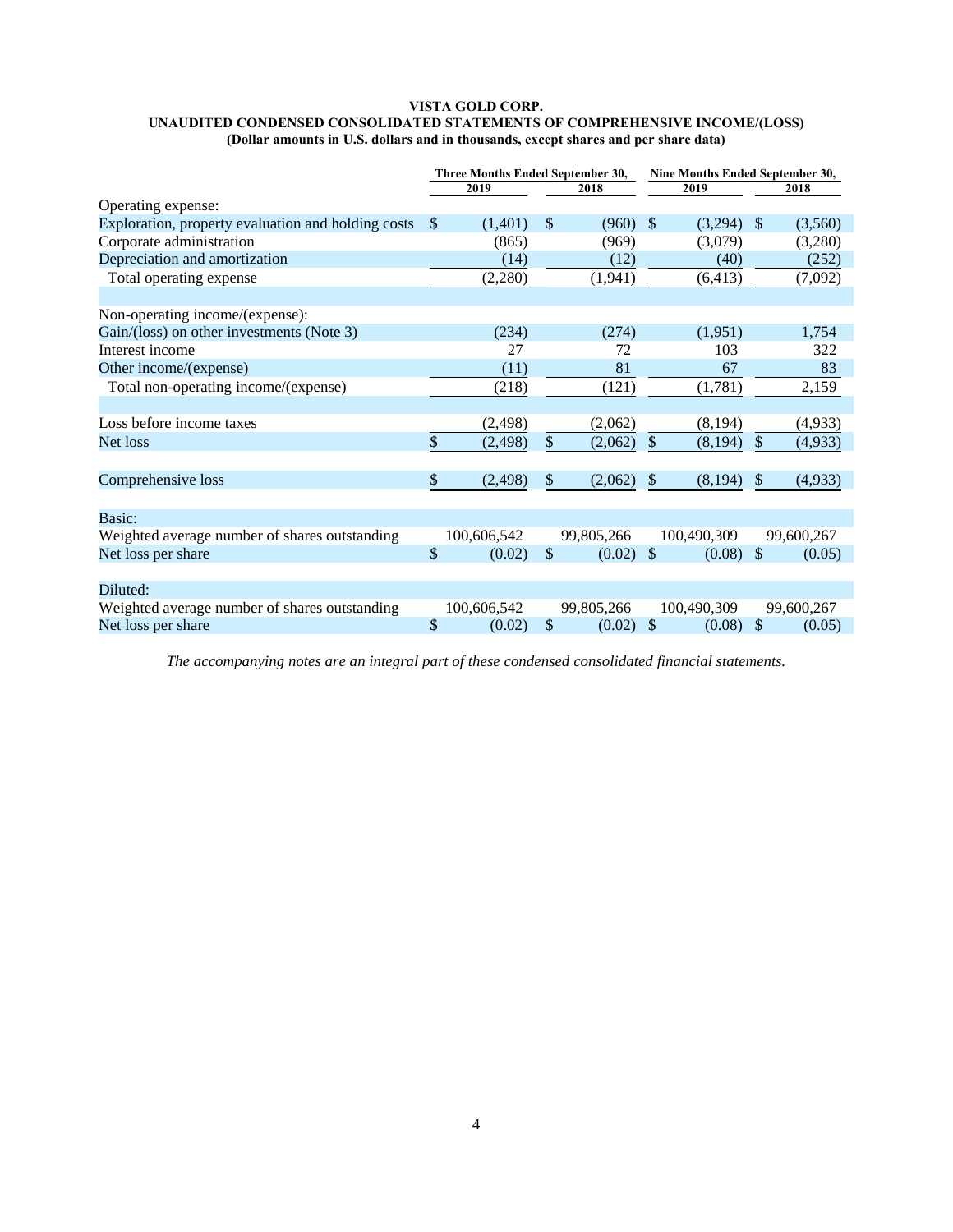#### **VISTA GOLD CORP. UNAUDITED CONDENSED CONSOLIDATED STATEMENTS OF SHAREHOLDERS' EQUITY (Dollar amounts in U.S. dollars and in thousands, except shares)**

|                                           | Common<br>shares | Amount    | Accumulated<br>deficit | <b>Accumulated other</b><br>comprehensive<br>income/(loss) | <b>Total</b><br>shareholders'<br>equity |
|-------------------------------------------|------------------|-----------|------------------------|------------------------------------------------------------|-----------------------------------------|
| <b>Balances at July 1, 2018</b>           | 99,569,949       | \$456,614 | \$ (429, 841)          | -\$                                                        | \$<br>26,773                            |
| Shares issued (RSUs vested, net of shares |                  |           |                        |                                                            |                                         |
| withheld) (Note $6$ )                     | 509,612          | (83)      |                        |                                                            | (83)                                    |
| Shares issued (exercise of stock options) |                  |           |                        |                                                            |                                         |
| (Note 6)                                  | 10,000           |           |                        |                                                            |                                         |
| Stock-based compensation (Note 6)         |                  | 271       |                        |                                                            | 271                                     |
| Option Amendment (Note 6)                 |                  | (72)      |                        |                                                            | (72)                                    |
| Net loss                                  |                  |           | (2,062)                |                                                            | (2,062)                                 |
| <b>Balances at September 30, 2018</b>     | 100,089,561      | \$456,730 | \$ (431,903)           | \$                                                         | 24,827                                  |
|                                           |                  |           |                        |                                                            |                                         |
| <b>Balances at July 1, 2019</b>           | 100,537,541      | \$457,425 | \$ (441,380)           | - \$                                                       | 16,045<br>\$                            |
| Shares issued (RSUs vested, net of shares |                  |           |                        |                                                            |                                         |
| withheld) (Note $6$ )                     | 123,916          | (30)      |                        |                                                            | (30)                                    |
| Stock-based compensation (Note 6)         |                  | 148       |                        |                                                            | 148                                     |
| Net loss                                  |                  |           | (2, 498)               |                                                            | (2, 498)                                |
| <b>Balances at September 30, 2019</b>     | 100,661,457      | \$457,543 | \$ (443,878)           |                                                            | 13,665                                  |

|                                             |             |           |             | <b>Accumulated other</b> | Total         |
|---------------------------------------------|-------------|-----------|-------------|--------------------------|---------------|
|                                             | Common      |           | Accumulated | comprehensive            | shareholders' |
|                                             | shares      | Amount    | deficit     | income/(loss)            | equity        |
| <b>Balances at December 31, 2017</b>        | 99.412,007  | \$456,053 | \$(426,968) | (2)                      | 29,083<br>S   |
| Cumulative adjustment related to Accounting |             |           |             |                          |               |
| Standard Update 2016-01                     |             |           | (2)         | 2                        |               |
| <b>Adjusted balances at January 1, 2018</b> | 99,412,007  | 456,053   | (426,970)   |                          | 29,083        |
| Shares issued (RSUs vested, net of shares   |             |           |             |                          |               |
| withheld) (Note $6$ )                       | 637,554     | (122)     |             |                          | (122)         |
| Shares issued (exercise of stock options)   | 40,000      | 16        |             |                          | 16            |
| Stock-based compensation (Note 6)           |             | 855       |             |                          | 855           |
| Option Amendment (Note 6)                   |             | (72)      |             |                          | (72)          |
| Net loss                                    |             |           | (4,933)     |                          | (4,933)       |
| <b>Balances at September 30, 2018</b>       | 100,089,561 | \$456,730 | \$(431,903) |                          | 24,827        |
|                                             |             |           |             |                          |               |
|                                             |             |           |             |                          |               |

| <b>Balances at January 1, 2019</b>        | 100,268,161 | \$456,938 | $$ (435,684)$ \; |  | 21,254  |
|-------------------------------------------|-------------|-----------|------------------|--|---------|
| Shares issued (RSUs vested, net of shares |             |           |                  |  |         |
| withheld) (Note $6$ )                     | 266.296     | 76)       |                  |  | (76)    |
| Shares issued (exercise of stock options) |             |           |                  |  |         |
| (Note 6)                                  | 127,000     | 66        |                  |  | 66      |
| Stock-based compensation (Note 6)         |             | 615       |                  |  | 615     |
| Net loss                                  |             |           | (8,194)          |  | (8,194) |
| <b>Balances at September 30, 2019</b>     | 100,661,457 | \$457,543 | \$ (443,878)     |  | 13,665  |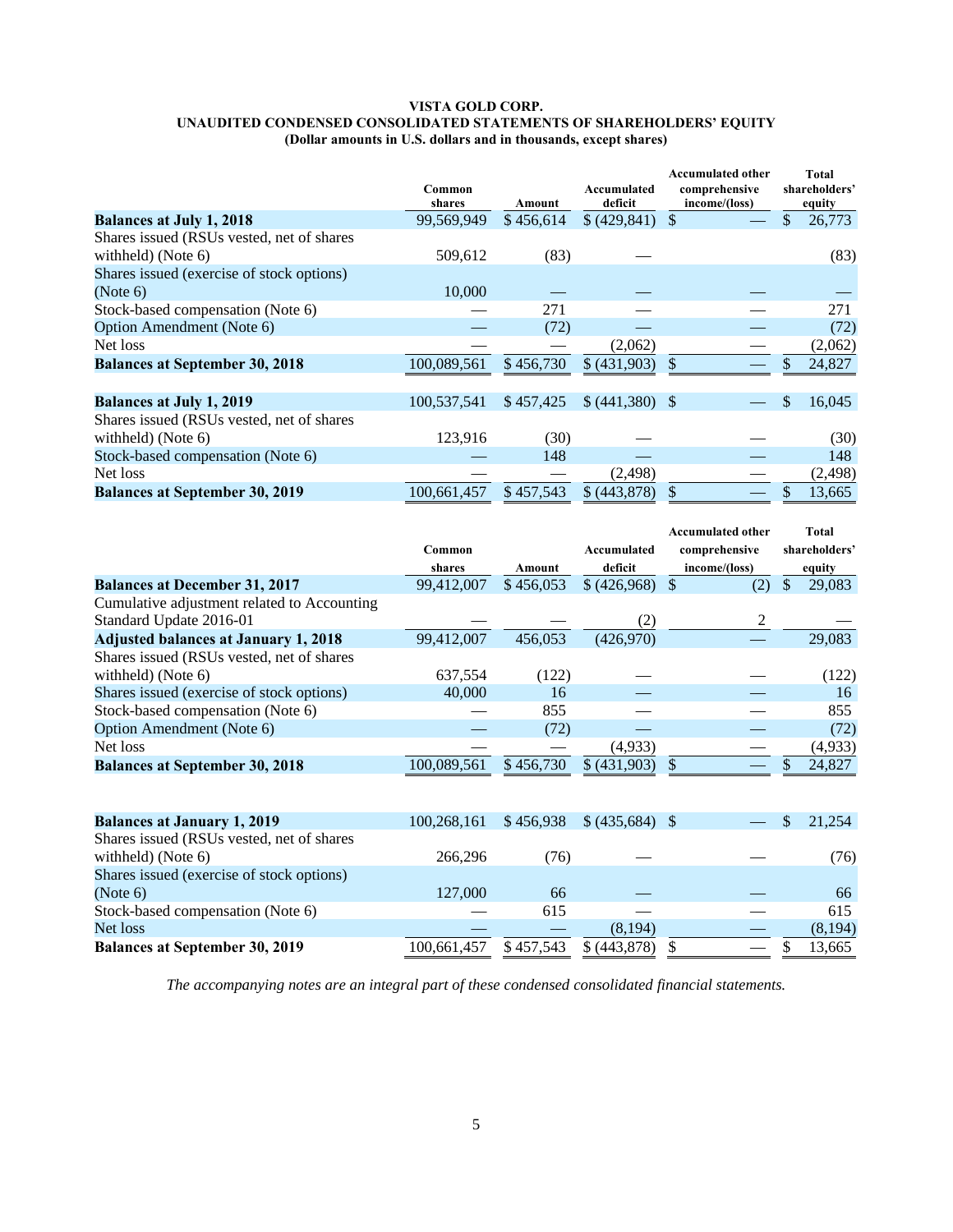#### **VISTA GOLD CORP. UNAUDITED CONDENSED CONSOLIDATED STATEMENTS OF CASH FLOWS (Dollar amounts in U.S. dollars and in thousands)**

|                                                                                  | Nine months ended September 30, |         |              |         |
|----------------------------------------------------------------------------------|---------------------------------|---------|--------------|---------|
|                                                                                  |                                 | 2019    |              | 2018    |
| Cash flows from operating activities:                                            |                                 |         |              |         |
| Net loss                                                                         | \$                              | (8,194) | <sup>S</sup> | (4,933) |
| Adjustments to reconcile net loss for the period to net cash used in operations: |                                 |         |              |         |
| Depreciation and amortization                                                    |                                 | 40      |              | 252     |
| Stock-based compensation                                                         |                                 | 615     |              | 855     |
| (Gain)/loss on other investments                                                 |                                 | 1,951   |              | (1,754) |
| Change in working capital account items:                                         |                                 |         |              |         |
| Other current assets                                                             |                                 | 217     |              | 411     |
| Provision for environmental liability                                            |                                 | (2)     |              |         |
| Accounts payable, accrued liabilities and other                                  |                                 | 183     |              | (1,178) |
| Net cash used in operating activities                                            |                                 | (5,190) |              | (6,347) |
| Cash flows from investing activities:                                            |                                 |         |              |         |
| Proceeds from sales of marketable securities                                     |                                 |         |              | 156     |
| Disposition of short-term investments, net of acquisitions                       |                                 | 3,886   |              | 6,115   |
| Additions to plant and equipment                                                 |                                 | (40)    |              | (86)    |
| Proceeds from option/sale agreements, net                                        |                                 | 1,667   |              |         |
| Net cash provided by investing activities                                        |                                 | 5,513   |              | 6,185   |
| Cash flows from financing activities:                                            |                                 |         |              |         |
| Payment of taxes from withheld shares                                            |                                 | (76)    |              | (122)   |
| Proceeds from exercise of stock options                                          |                                 | 66      |              | 16      |
| Net cash provided by / (used in) financing activities                            |                                 | (10)    |              | (106)   |
|                                                                                  |                                 |         |              |         |
| Net increase in cash and cash equivalents                                        |                                 | 313     |              | (268)   |
| Cash and cash equivalents, beginning of period                                   |                                 | 1,071   |              | 1,431   |
| Cash and cash equivalents, end of period                                         | \$                              | 1,384   | \$           | 1,163   |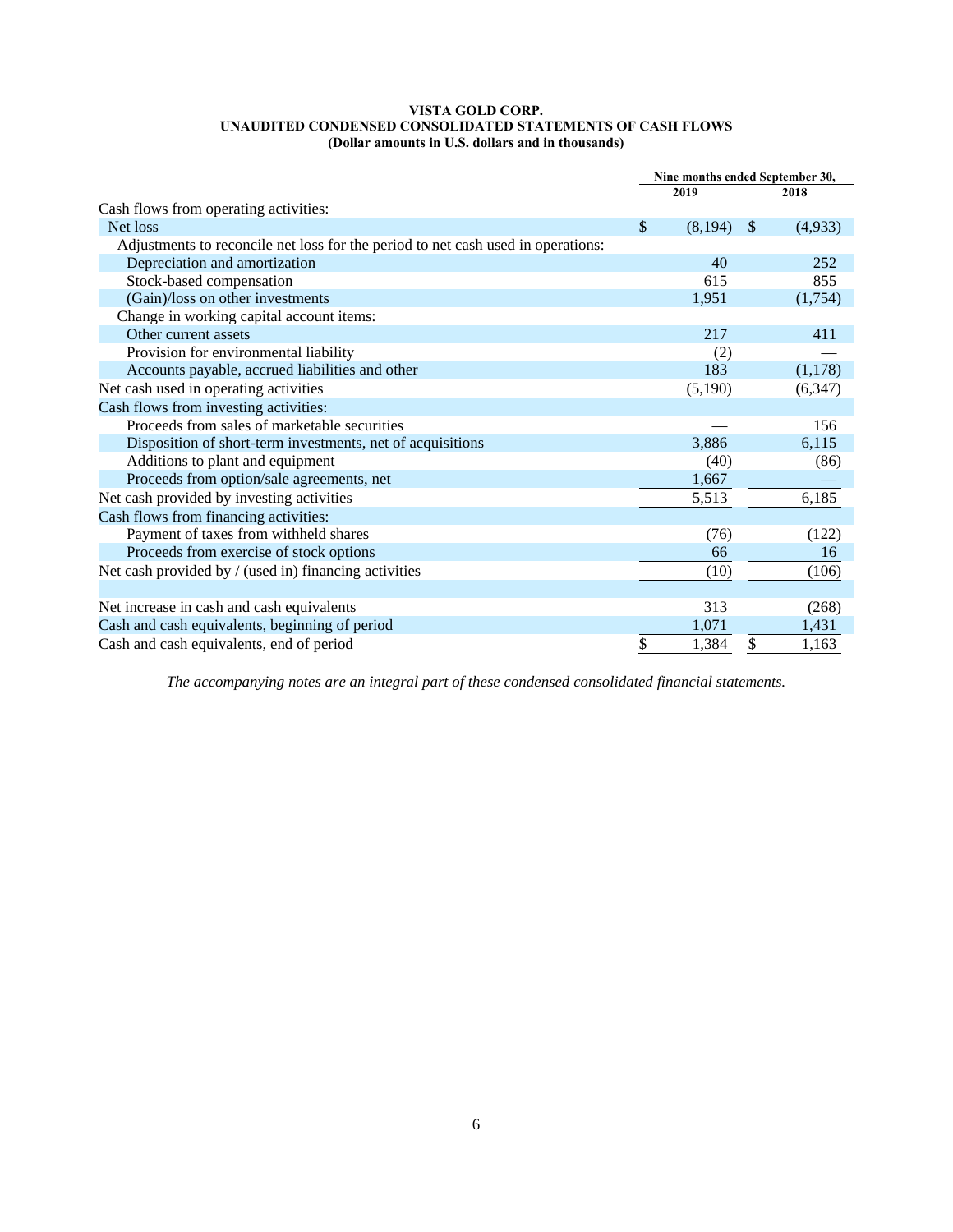## **VISTA GOLD CORP. NOTES TO UNAUDITED CONDENSED CONSOLIDATED FINANCIAL STATEMENTS (Dollar amounts in U.S. dollars and in thousands, except share amounts and per ounce amounts)**

## **1.** *Nature of Operations and Basis of Presentation*

Vista Gold Corp. and its subsidiaries (collectively, "Vista," the "Company," "we," "our," or "us") operate in the gold mining industry. We are focused on evaluation, acquisition, exploration and advancement of gold exploration and potential development projects, which may lead to gold production or value adding strategic transactions such as earn-in right agreements, option agreements, leases to third parties, joint venture arrangements with other mining companies, or outright sales of assets for cash and/or other consideration. We undertake programs designed to improve the value of our gold projects through exploration drilling and/or technical studies focused on optimizing previous engineering work.

The Company's flagship asset is its 100% owned Mt Todd gold project ("Mt Todd" or the "Project") in Northern Territory, Australia. Mt Todd is the largest undeveloped gold project in Australia. In January 2018, the Company received authorization for the last major environmental permit for Mt Todd. In September 2019, Vista announced the positive results of an updated preliminary feasibility study (the "2019 PFS") for Mt Todd. Process improvements reflected in the 2019 PFS have resulted in improved estimated gold recovery and increased estimated gold production at Mt Todd.

As of September 30, 2019, the Company also holds 7.8 million common shares of Midas Gold Corp. ("Midas Gold Shares"), a non-core project in Mexico subject to a third-party option agreement, and royalty interests in the United States and Indonesia.

The interim Condensed Consolidated Financial Statements ("interim statements") of the Company are unaudited. In the opinion of management, all adjustments and disclosures necessary for a fair presentation of these interim statements have been included. The results reported in these interim statements are not necessarily indicative of the results that may be reported for the entire year. These interim statements should be read in conjunction with the Company's Consolidated Financial Statements for the year ended December 31, 2018 as filed with the United States Securities and Exchange Commission and Canadian securities regulatory authorities on Form 10-K, as amended on Form 10-K/A on August 15, 2019. The year-end balance sheet data was derived from audited financial statements and, in accordance with the instructions to Form 10-Q, certain information and footnote disclosures required by United States generally accepted accounting principles have been condensed or omitted.

References to \$ are to United States dollars and A\$ are to Australian dollars.

#### *2. Significant Accounting Policies*

#### *Lease Accounting*

In February 2016, the FASB issued ASU No. 2016-02, Leases. This new standard established a right-of-use ("ROU") model that requires a lessee to record an ROU asset and a lease liability on the balance sheet for all leases with terms longer than 12 months. Leases are classified as either finance or operating, with classification affecting the pattern of expense recognition in the income statement. The Company adopted the standard on January 1, 2019 using the modified retrospective approach. We recognized additional liabilities of \$186 on adoption, with corresponding ROU assets of the same amount, based on the present value of the remaining lease payments. Adoption of the standard did not affect lease classification or expense recognition. The Company does not include short term leases in its ROU asset and lease liability calculations. As of September 30, 2019, the ROU asset was \$113 and the lease liability was \$113, comprised of \$97 included in accrued liabilities and other, and \$16 in non-current liabilities. The Company's leases had remaining terms ranging from 0.5 to 2.5 years as of September 30, 2019.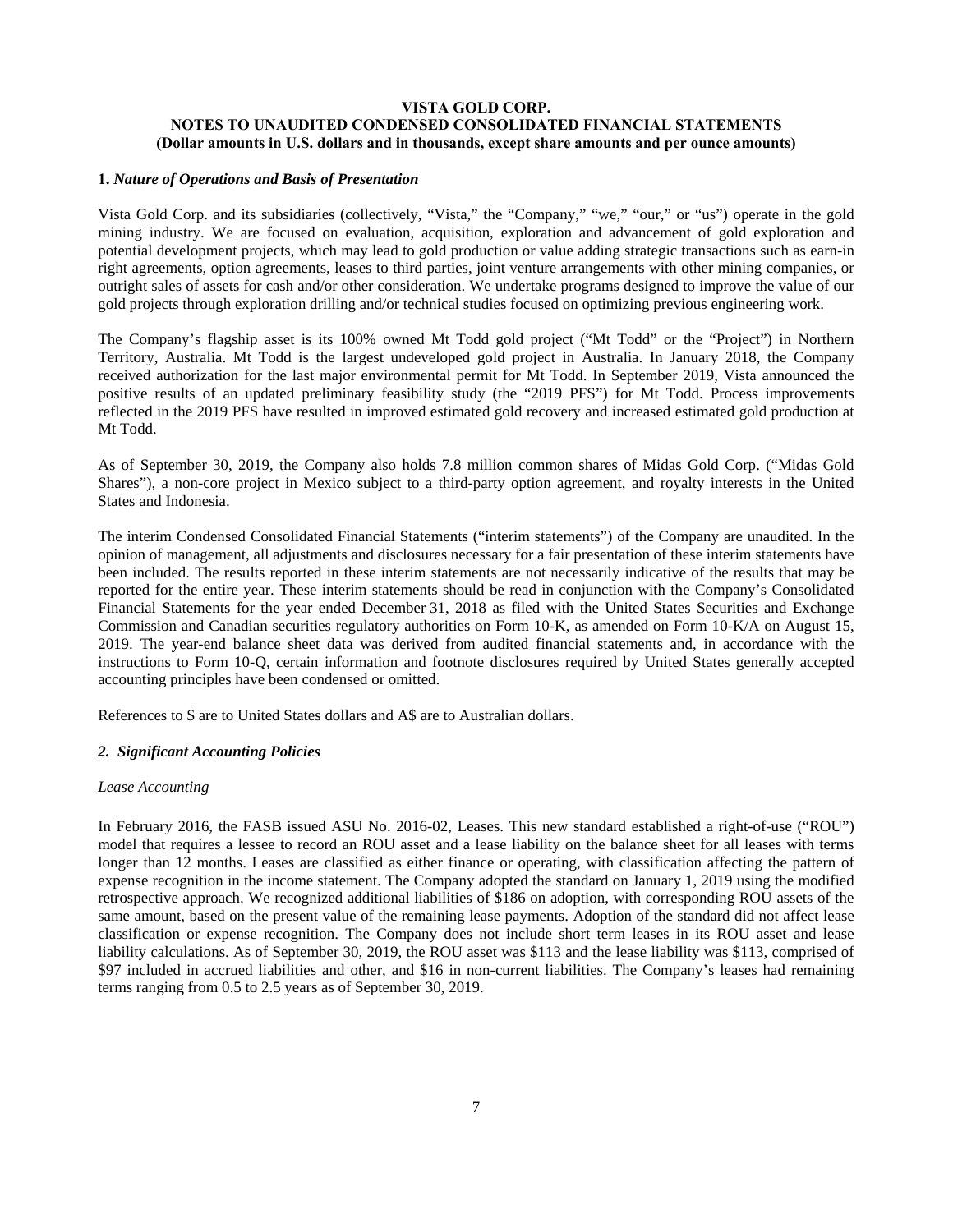## *3. Short-term and Other Investments*

## *Short-term investments*

As of September 30, 2019, and December 31, 2018, the amortized cost basis of our short-term investments was \$3,111 and \$6,997, respectively. The amortized cost basis approximates fair value at September 30, 2019 and December 31, 2018. Short-term investments at September 30, 2019 and December 31, 2018 were comprised of U.S. government treasury bills and/or notes, all of which had maturity dates on the date of purchase greater than 90 days but less than one year.

## *Other investments - Midas Gold Shares*

The Company's investment in Midas Gold Shares was recorded at fair value in the Condensed Consolidated Balance Sheets. Subsequent changes in fair value are recorded in the Condensed Consolidated Statements of Comprehensive Income/(Loss) in the period in which they occur.

As of September 30, 2019, and December 31, 2018, the Company held 7,802,615 shares of Midas Gold valued at \$3,511 and \$5,462 respectively. The unrealized loss on these shares was \$234 and \$1,951 for the three and nine months ending September 30, 2019, respectively. The unrealized loss on these shares was \$274 and the unrealized gain was \$1,754 for the three and nine months ending September 30, 2018, respectively.

## **4.** *Mineral Properties*

|                                | At September 30, 2019 |  |       |
|--------------------------------|-----------------------|--|-------|
| Mt Todd, Australia             | 2.146                 |  | 2.146 |
| Guadalupe de los Reves, Mexico |                       |  |       |
|                                | 2.146                 |  | 2.421 |

During October 2017, we entered into an agreement (the "Option Agreement") to option our interest in the Guadalupe de los Reyes gold and silver project in Sinaloa, Mexico ("Los Reyes") to Minera Alamos Inc. and its subsidiary Minera Alamos de Sonora S.A. de C.V. ("Minera Alamos"). In June 2019, the Option Agreement was assigned from Minera Alamos to ePower Metals Inc. by way of assignment agreement (the "Assignment Agreement"), with our consent. ePower Metals Inc. subsequently changed its name to Prime Mining Corporation ("Prime Mining"). The Assignment Agreement provides that in certain circumstances, the rights under the Option Agreement will revert from Prime Mining to Minera Alamos.

Pursuant to the terms of the Option Agreement and the Assignment Agreement, we granted Minera Alamos or Prime Mining, as applicable, (the "Optionholder") an exclusive right and option right to earn a 100% interest in the Los Reyes project by:

- making payments totaling \$6,000, comprised of a payment of \$1,500 made at the execution of the Option Agreement (the "Option Grant Date"); two successive payments of \$1,500 each to be made at the one-year and two-year anniversaries of the Option Grant Date; and a final \$1,500 payment to be made before the four-year anniversary of the Option Grant Date;
- maintaining the concessions comprising the Los Reyes project in good standing;
- fulfilling all obligations to the Ejido La Tasajera (the "Ejido") as set out in the temporary occupation contract between us and the Ejido;
- granting us a capped net smelter return royalty ("NSR") on production from open pit mining (the "Open Pit NSR") at rates that range from 1% (at gold prices of \$1,400/oz or less) to a maximum of 2% (at gold prices above \$1,600/oz) up to an aggregate of \$2,000 in royalty payments;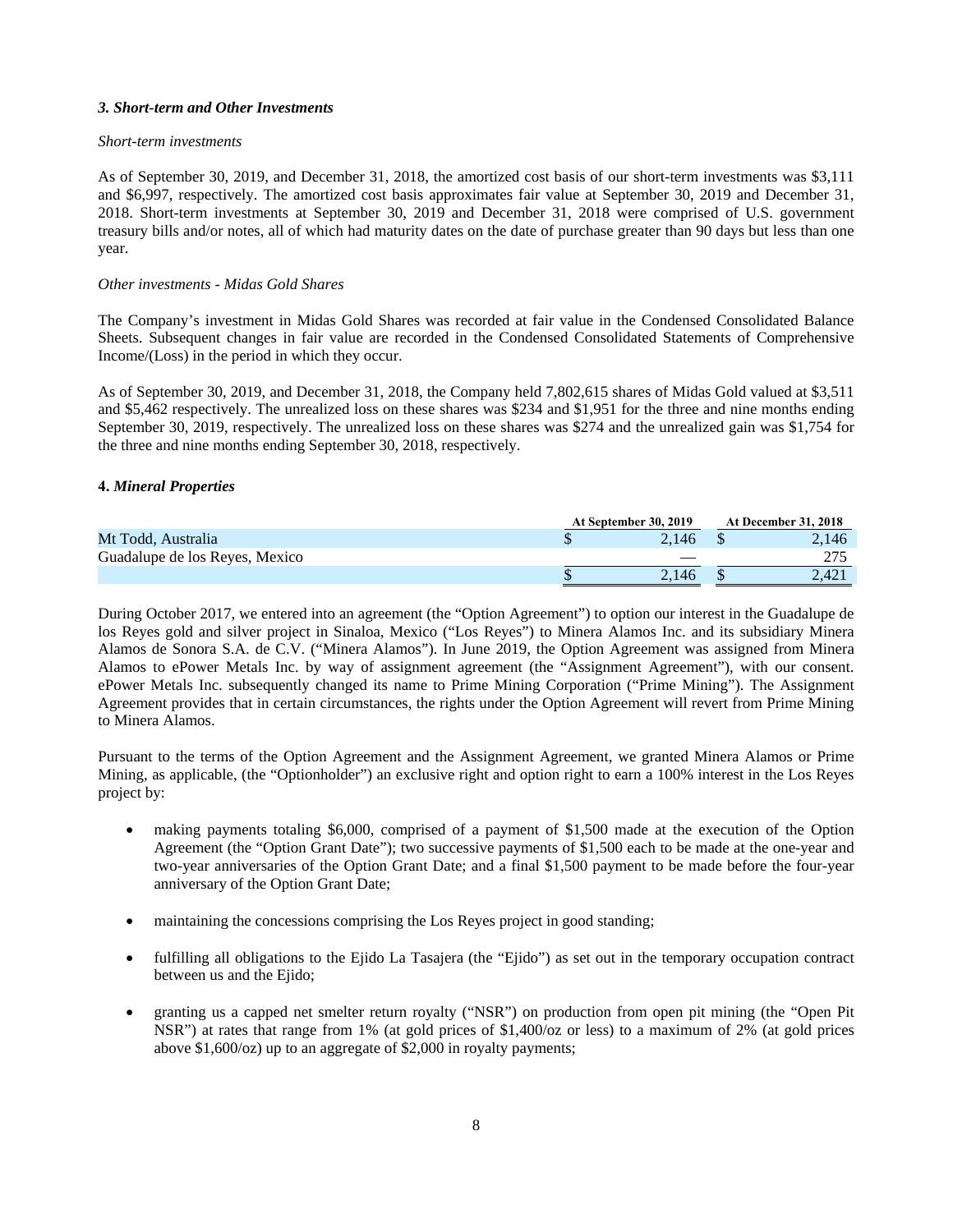- granting us a perpetual NSR on production from underground mining (the "Underground NSR") at rates that range from 1% (at gold prices of \$1,400/oz or less) to a maximum of 2% (at gold prices above \$1,600/oz); and
- granting us the right to assume a 49% non-carried interest in an underground project if the Optionholder decides to develop an underground mine at the Los Reyes project (the "Back-in Right").

The Option Agreement provides that all cash payments are non-refundable and optional to the Optionholder, and in the event the Optionholder fails to pay any of the required amounts as set out in the Option Agreement, or fails to comply with its other obligations, the Option Agreement will terminate and the Optionholder will have no interest in the Los Reyes project. Provided it is not in breach of the Option Agreement, the Optionholder may, at its discretion, accelerate the above payment schedule.

Subject to the Optionholder timely making all the option payments, and fulfilling its other obligations with respect to the Option Agreement, we will transfer 100% of the shares of the Company's 100% owned subsidiary Minera Gold Stake S.A. de C.V., the entity which owns the Los Reyes project, to the Optionholder and the Open-Pit NSR and Underground NSR will be granted to us.

If the Optionholder discovers and decides to develop an underground mine at the Los Reyes project and we exercise the Back-in Right, we and the Optionholder have agreed to form a joint venture to develop and operate the underground mine. If the joint venture is formed, the Underground NSR will terminate.

In October 2018, the Company agreed to extend the due date for the second \$1,500 option payment under the Los Reyes Option Agreement by six months to April 23, 2019, at which time the payment was made. As consideration for the deferral, the Company received an additional \$150 in cash, \$50 paid on October 24, 2018 and \$100 paid on January 23, 2019. In addition, Minera Alamos paid interest of \$67 at a rate of 1.5% per month on the unpaid balance of the \$1,500 payment beginning January 24, 2019.

The Company has determined that control of the Los Reyes project has not been transferred for accounting purposes. Therefore, the first option payment of \$1,500 received in October 2017 and the \$150 for extension of the second option payment were accounted for as a reduction to carrying value. Receipt of the second option payment of \$1,500 and interest of \$67 during April 2019 reduced the carrying value to zero and resulted in recognition of \$1,392 as a deferred option gain. The third Los Reyes project option payment of \$1,500 was received from Prime Mining in October 2019. This receipt will be recorded as additional deferred option gain. In addition, potential royalty revenue and future option payments have not been recognized for accounting purposes.

## **5.** *Plant and Equipment*

|                             |       | September 30, 2019 |       | <b>December 31, 2018</b> |              |       |  |
|-----------------------------|-------|--------------------|-------|--------------------------|--------------|-------|--|
|                             |       | Accumulated        |       | Accumulated              |              |       |  |
|                             | Cost  | depreciation       | Net   | Cost                     | depreciation | Net   |  |
| Mt Todd, Australia          | 5.237 | 5.102              | 135   | 5.197                    | 5.062        | 135   |  |
| Corporate, United States    | 333   | 333                |       | 333                      | 333          |       |  |
| Used mill equipment, Canada | 5,500 |                    | 5.500 | 5.500                    |              | 5,500 |  |
|                             |       | 5.435              |       |                          | 5.395        | 5.635 |  |

#### **6.** *Common Shares*

#### *Warrants*

All outstanding warrants expired unexercised in August 2019. Warrants activity is summarized in the following table:

|             | Weighted       | Weighted       |                 |
|-------------|----------------|----------------|-----------------|
|             | average        | average        |                 |
| Warrants    | exercise price | remaining life |                 |
| outstanding | per share      | (vrs.)         | Intrinsic value |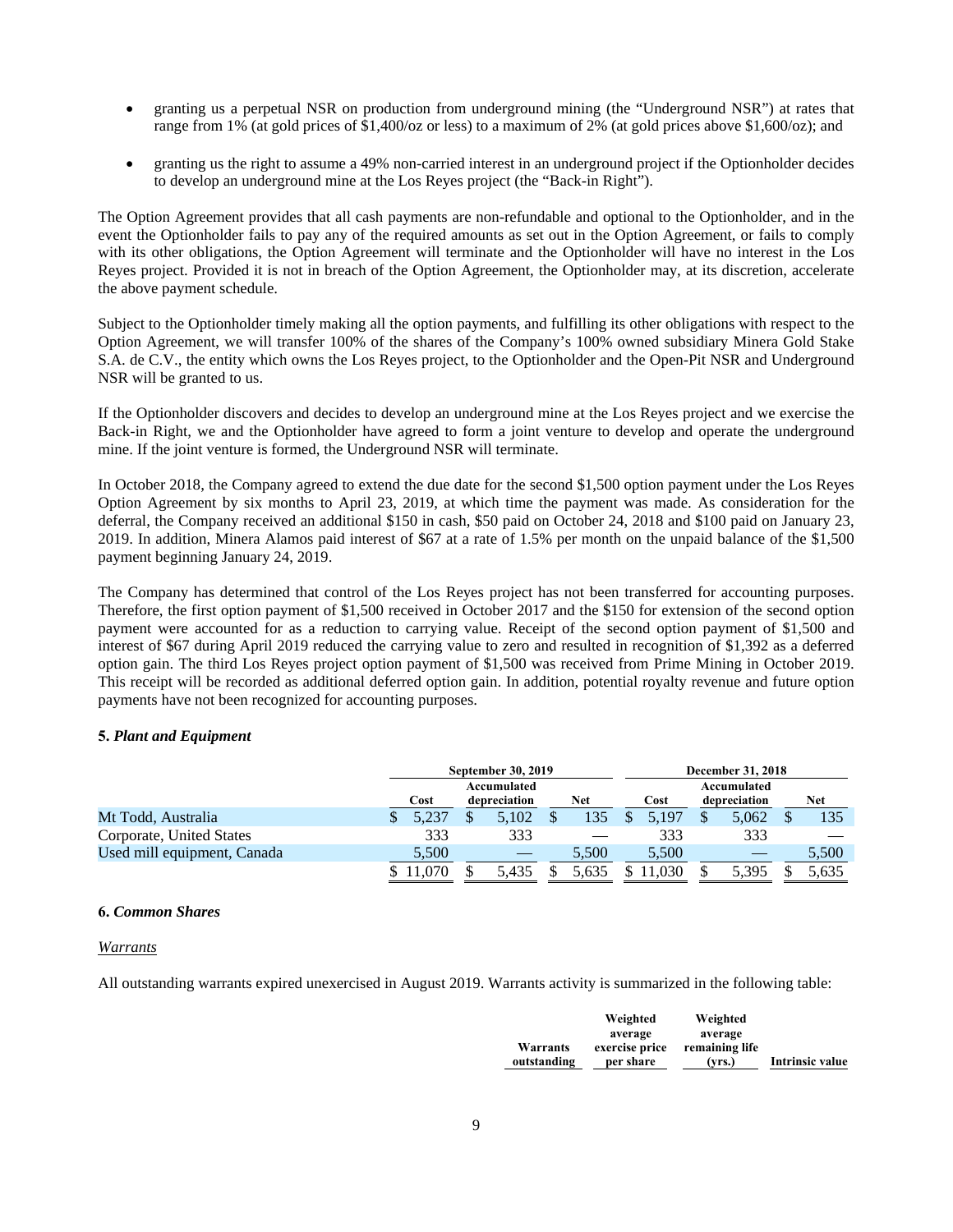| As of December 31, 2017  | 6.514.625   | 1.92 | 1.6 |  |
|--------------------------|-------------|------|-----|--|
| As of December 31, 2018  | 6.514.625   | - 92 | 0.6 |  |
| Expired                  | (6.514.625) |      |     |  |
| As of September 30, 2019 |             |      |     |  |

## *Stock-Based Compensation*

Under the Company's stock option plan (the "Plan"), we may grant options to purchase common shares in the capital of the Company ("Common Shares") to our directors, officers, employees and consultants. The maximum number of Common Shares that may be reserved for issuance under the Plan, together with all other stock-based compensation arrangements, which include restricted share units ("RSUs") currently outstanding under the Company's long term equity incentive plan ("LTIP") and deferred share units ("DSUs") issuable pursuant to the Company's deferred share unit plan ("DSU Plan"), is a variable number equal to 10% of the issued and outstanding Common Shares on a non-diluted basis at any one time. In 2018, the Company issued phantom units to be settled in cash. Options, RSUs, DSUs, and phantom units are granted from time to time at the discretion of the Board of Directors of the Company (the "Board"), with vesting periods and other terms as determined by the Board.

Stock-based compensation expense for the three and nine months ended September 30, 2019 and 2018 is as follows:

|                        |   | Three Months Ended September 30, |      |     |      | Nine Months Ended September 30, |              |      |  |  |
|------------------------|---|----------------------------------|------|-----|------|---------------------------------|--------------|------|--|--|
|                        |   | 2019                             | 2018 |     | 2019 |                                 |              | 2018 |  |  |
| Stock options          | Φ | 29                               |      | 107 |      | 160                             | <sup>S</sup> | 307  |  |  |
| Restricted stock units |   | 119                              |      | 164 |      | 246                             |              | 548  |  |  |
| Deferred share units   |   |                                  |      |     |      | 209                             |              |      |  |  |
|                        |   | 148                              |      | 271 |      | 615                             |              | 855  |  |  |
|                        |   |                                  |      |     |      |                                 |              |      |  |  |
| Phantom units          | S | 28                               |      |     |      |                                 | -S           |      |  |  |

As of September 30, 2019, unrecognized compensation expense for stock options, RSUs, and phantom units was \$88, \$463, and \$96, respectively, which is expected to be recognized over weighted average periods of 0.8, 1.3, and 1.3 years, respectively.

#### *Stock Options*

A summary of options under the Plan as of September 30, 2019 is set forth in the following table:

|                                  | Number of<br>options | Weighted average<br>exercise price<br>per option | Weighted average<br>remaining<br>contractual term<br>(years) |    | Aggregate<br>intrinsic<br>value |
|----------------------------------|----------------------|--------------------------------------------------|--------------------------------------------------------------|----|---------------------------------|
| Outstanding - December 31, 2017  | 1,144,500            | 0.42                                             | 1.15                                                         | S  | 346                             |
| Granted                          | 1,142,000            | 0.71                                             |                                                              |    |                                 |
| Exercised                        | (218,600)            | 0.39                                             |                                                              |    | 36                              |
| Cancelled/Forfeited              | (748,751)            | 0.36                                             |                                                              |    |                                 |
| Outstanding - December 31, 2018  | 1,319,149            | <sup>\$</sup><br>0.71                            | $3.84$ \$                                                    |    |                                 |
| Granted                          | 350,000              | 0.73                                             |                                                              |    |                                 |
| Exercised                        | (127.000)            | 0.52                                             |                                                              |    | 29                              |
| Cancelled/Forfeited              | (35, 149)            | 0.68                                             |                                                              |    | 3                               |
| Outstanding - September 30, 2019 | 1,507,000            | <sup>\$</sup><br>0.73                            | 3.73                                                         | -S | 64                              |
|                                  |                      |                                                  |                                                              |    |                                 |
| Exercisable - September 30, 2019 | 992.996              | <sup>\$</sup><br>0.73                            | 3.64                                                         |    | 44                              |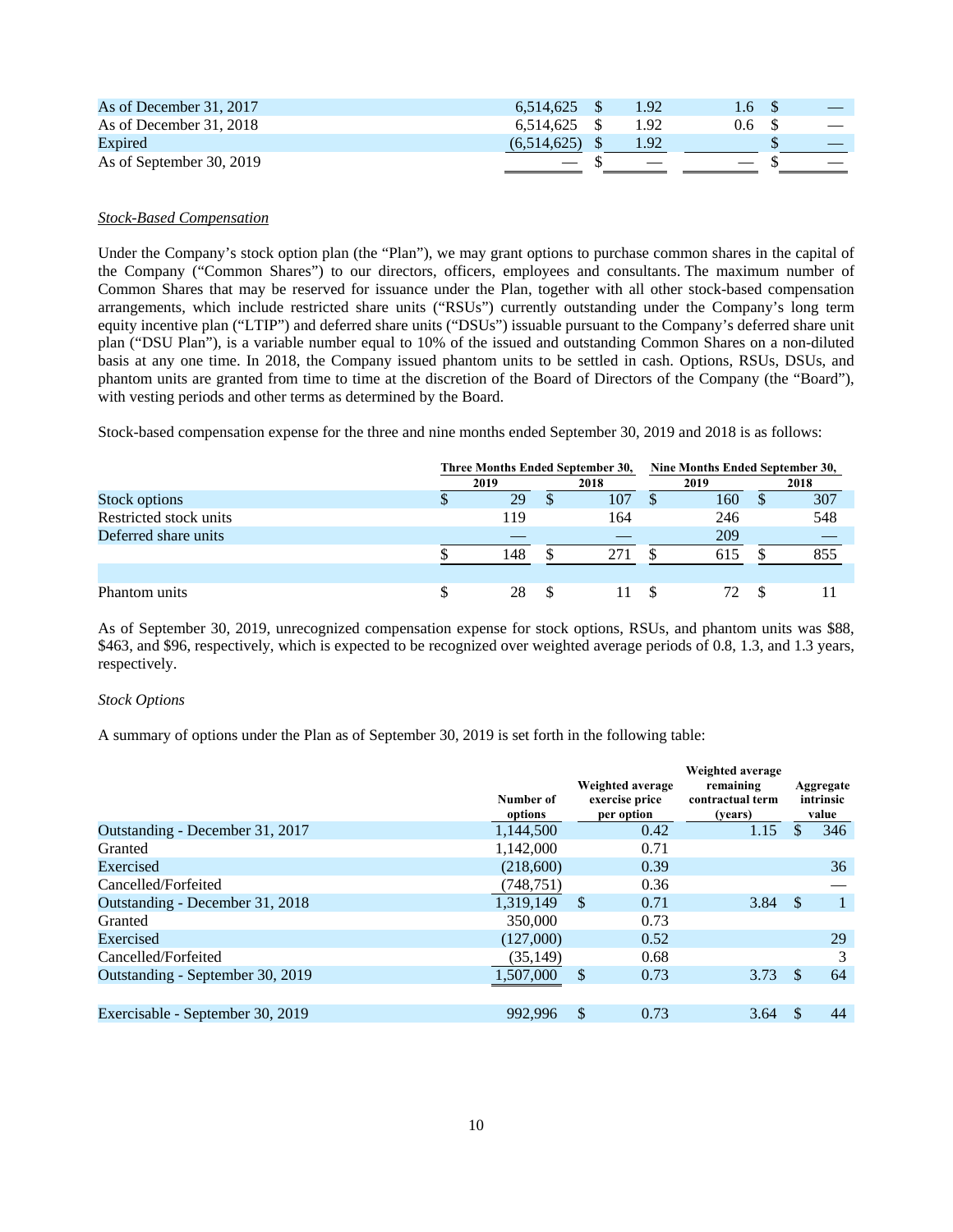A summary of unvested stock options as of September 30, 2019 is set forth in the following table:

|                               | Number of<br>options | Weighted<br>average<br>grant-date<br>fair value<br>per option | Weighted<br>average<br>remaining<br>amortization<br>period<br>(years) |
|-------------------------------|----------------------|---------------------------------------------------------------|-----------------------------------------------------------------------|
| Unvested - December 31, 2017  | 246,250              | 0.22                                                          | 0.99                                                                  |
| Granted                       | 1,142,000            | 0.45                                                          |                                                                       |
| Cancelled/Forfeited           | (246,250)            | 0.22                                                          |                                                                       |
| Vested                        | (382, 331)           | 0.45                                                          |                                                                       |
| Unvested - December 31, 2018  | 759.669              | <sup>\$</sup><br>0.45                                         | 1.14                                                                  |
| Granted                       | 350,000              | 0.30                                                          |                                                                       |
| Cancelled/Forfeited           | (35,000)             | 0.43                                                          |                                                                       |
| Vested                        | (560, 665)           | 0.41                                                          |                                                                       |
| Unvested - September 30, 2019 | 514,004              | 0.40<br>\$.                                                   | 0.78                                                                  |

The fair value of stock options granted to employees, directors and consultants was estimated at the grant date using the Black-Scholes option pricing model using the following weighted average assumptions:

|                         | 2019   | 2018   |
|-------------------------|--------|--------|
| Expected volatility     | 61.1 % | 76.2 % |
| Risk-free interest rate | 2.0 %  | 2.7 %  |
| Expected life (years)   | 2.8    | 5.0    |
| Dividend yield          | $0\%$  | $0\%$  |
| Forfeiture assumption   | $0\%$  | $0\%$  |

*Restricted Share Units* 

The following table summarizes the RSUs outstanding under the LTIP as of September 30, 2019:

|                                | <b>Number</b><br>of RSUs | Weighted average<br>grant-date fair<br>value per RSU |      |
|--------------------------------|--------------------------|------------------------------------------------------|------|
| Unvested - December 31, 2017   | 1,567,907                | S.                                                   | 0.85 |
| Granted                        | 319,000                  |                                                      | 0.75 |
| Cancelled/forfeited            | (246, 683)               |                                                      | 0.90 |
| Vested, net of shares withheld | (637, 554)               |                                                      | 0.88 |
| Unvested - December 31, 2018   | 1.002.670                | -S                                                   | 0.78 |
| Granted                        | 1,412,500                |                                                      | 0.49 |
| Cancelled/forfeited            | (655, 573)               |                                                      | 0.76 |
| Vested, net of shares withheld | (266, 296)               |                                                      | 0.84 |
| Unvested - September 30, 2019  | 1,493,301                |                                                      | 0.51 |

A portion of the RSU awards vest on a fixed future date provided the recipient continues to be affiliated with Vista on that date. Other RSU awards vest subject to certain performance and market criteria, including the accomplishment of certain corporate objectives and the Company's share price performance. The minimum vesting period for RSUs is one year.

During the nine months ended September 30, 2019 and 2018, the Company withheld Common Shares with an equivalent value to meet the employee withholding tax obligations which resulted from RSUs that vested in the period. Common Shares withheld are considered cancelled/forfeited.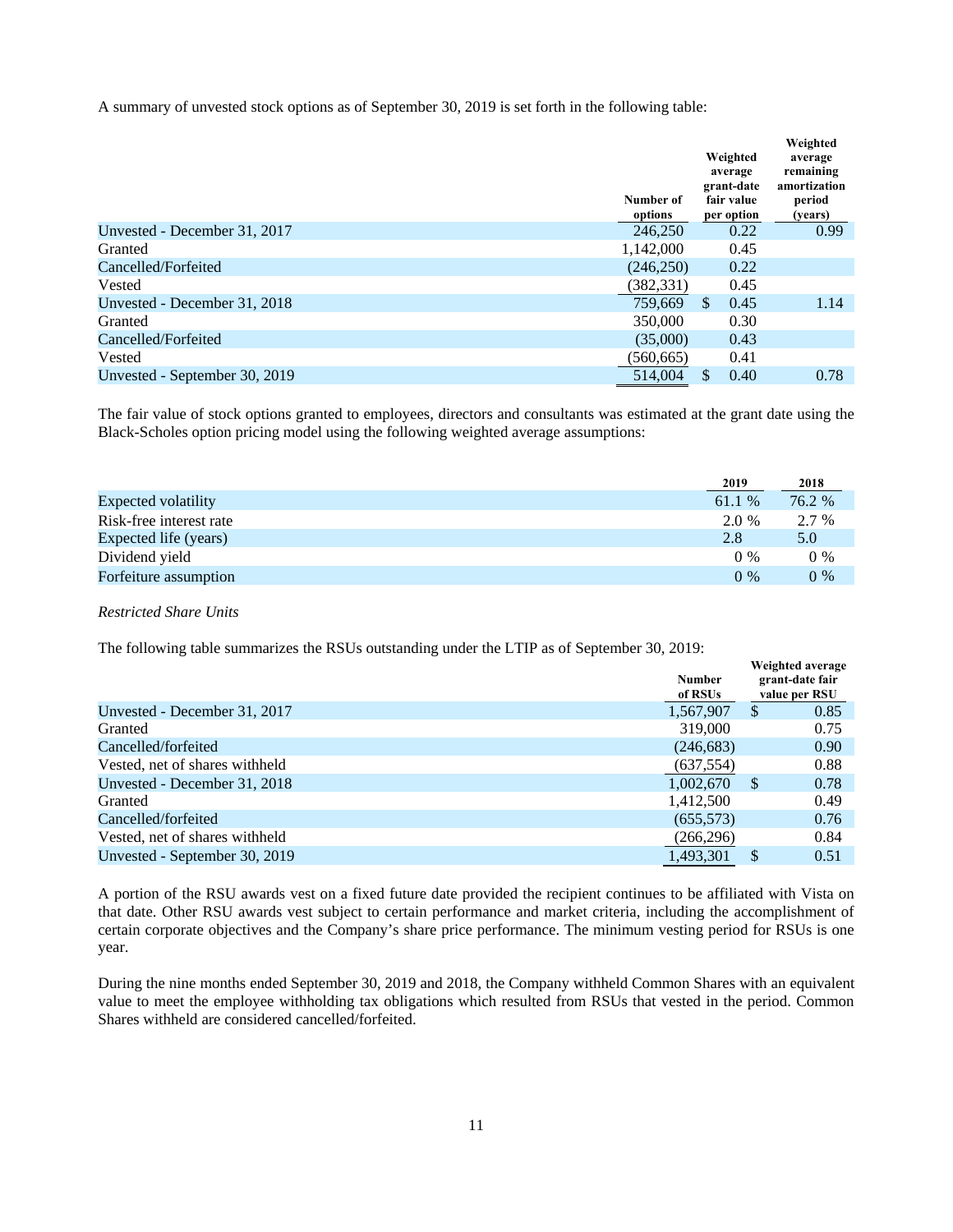## *Deferred Share Units*

In May 2019, the Company's shareholders approved the DSU Plan. The DSU Plan provides for granting of DSUs to non-employee directors. DSUs vest immediately, however the Company will issue one Common Share for each DSU only after the non-employee director has ceased to be a director of the Company. Additionally, in May 2019, the Company's shareholders approved an amendment to the LTIP such that non-employee directors are excluded from future grants under the LTIP. At the time the DSU Plan was approved, the Board granted 366,000 DSUs and the Company recognized \$209 in DSU expense.

The following table summarizes the DSUs outstanding as of September 30, 2019:

|                                  | Number of<br><b>DSUs</b> | Weighted average<br>grant-date fair<br>value per DSU |
|----------------------------------|--------------------------|------------------------------------------------------|
| Outstanding - December 31, 2018  |                          |                                                      |
| Granted                          | 366,000                  | 0.57                                                 |
| Outstanding - September 30, 2019 | 366,000                  | 0.57                                                 |

## *Phantom Units*

In 2018, the Company granted a total of 265,000 phantom units to certain employees. The value of each unit is equal to the Company's share price on the vesting date and is payable in cash. The phantom units vest on fixed future dates provided the recipient continues to be affiliated with Vista on those dates. The Company accounts for these units as awards classified as liabilities with \$14 included in current liabilities as of September 30, 2019. The Company recognized \$28 and \$72 of compensation expense for these phantom units in the three and nine months ended September 30, 2019, respectively.

A summary of unvested phantom units as of September 30, 2019 is set forth in the following table:

|                               | Number of<br>phantom units | Weighted average<br>remaining<br>vesting term<br>(years) |
|-------------------------------|----------------------------|----------------------------------------------------------|
| Unvested - December 31, 2017  |                            |                                                          |
| Granted                       | 265,000                    |                                                          |
| Unvested - December 31, 2018  | 265,000                    | 1.50                                                     |
| Cancelled/forfeited           | (32,667)                   |                                                          |
| Vested                        | (88, 333)                  |                                                          |
| Unvested - September 30, 2019 | 144,000                    | 1.25                                                     |

## **7.** *Commitments and Contingencies*

Our exploration and development activities are subject to various laws and regulations governing the protection of the environment. These laws and regulations are continually changing and are generally becoming more restrictive. As such, future expenditures that may be required for compliance with these laws and regulations cannot be predicted. We conduct our operations in an effort to minimize effects on the environment and believe our operations are in compliance with applicable laws and regulations in all material respects.

Under our agreement with the Jawoyn Association Aboriginal Corporation (the "JAAC"), the JAAC will be entitled to an annual cash payment, or payment in kind, equal to 1% of the value of the annual gold production from the current mining licenses, and a 1% NSR on other metals, subject to a minimum payment of A\$50 per year. In addition, we have agreed to offer the JAAC the opportunity to establish a joint venture with Vista holding a 90% participating interest and the JAAC holding a 10% participating interest in Mt Todd.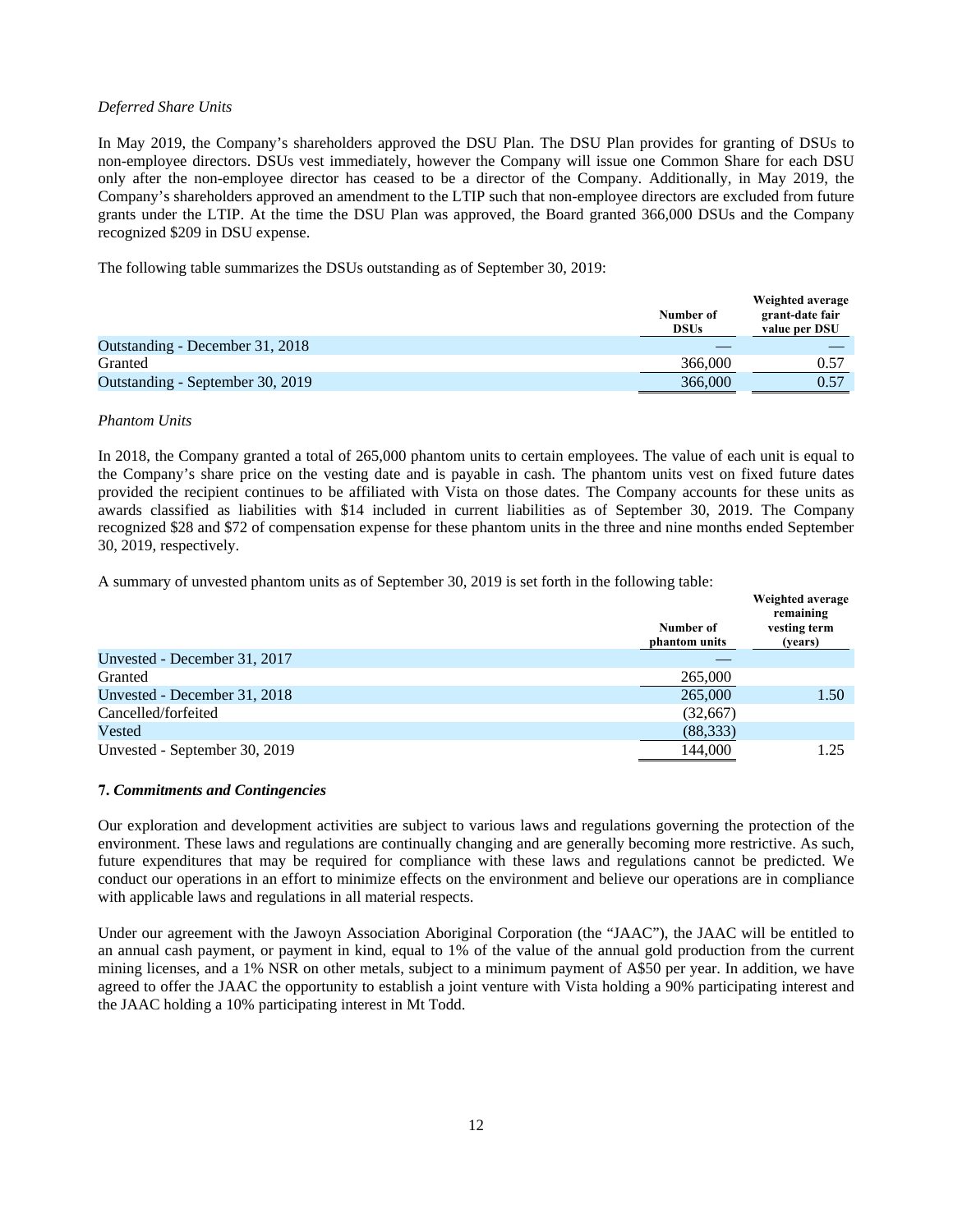## **8.** *Fair Value Accounting*

The following table sets forth the Company's assets measured at fair value by level within the fair value hierarchy. As required by accounting guidance, assets are classified in their entirety based on the lowest level of input that is significant to the fair value measurement.

|                                       | Fair value at September 30, 2019 |       |     |                                 |         |                |
|---------------------------------------|----------------------------------|-------|-----|---------------------------------|---------|----------------|
|                                       |                                  | Total |     | <b>Level 1</b>                  |         | <b>Level 3</b> |
| Other investments (Midas Gold Shares) |                                  | 3.511 | \$. | 3.511                           |         |                |
|                                       |                                  |       |     |                                 |         |                |
|                                       |                                  |       |     | Fair value at December 31, 2018 |         |                |
|                                       | Total<br><b>Level 1</b>          |       |     |                                 | Level 3 |                |
|                                       |                                  |       |     |                                 |         |                |
| Other investments (Midas Gold Shares) |                                  | 5.462 | \$  | 5.462                           |         |                |

Our investment in Midas Gold Shares is classified as Level 1 of the fair value hierarchy as it is valued at quoted market prices in an active market.

The used mill equipment is classified as Level 3 of the fair value hierarchy as its value at December 31, 2018 was based on an independent third-party valuation. As of September 30, 2019, management had not identified sufficient changes in conditions to require an update to the independent third-party evaluation. The mill equipment is included in plant and equipment on the Condensed Consolidated Balance Sheets for each period presented. There have been no transfers between levels in 2019, nor have there been any changes in valuation techniques.

## **9.** *Geographic and Segment Information*

The Company has one reportable operating segment. We evaluate, acquire, explore and advance gold exploration and potential development projects, which may lead to gold production or value adding strategic transactions. These activities are currently focused principally in Australia. We reported no revenues during the three and nine months ended September 30, 2019 and 2018. Geographic location of mineral properties and plant and equipment is provided in Notes 4 and 5, respectively.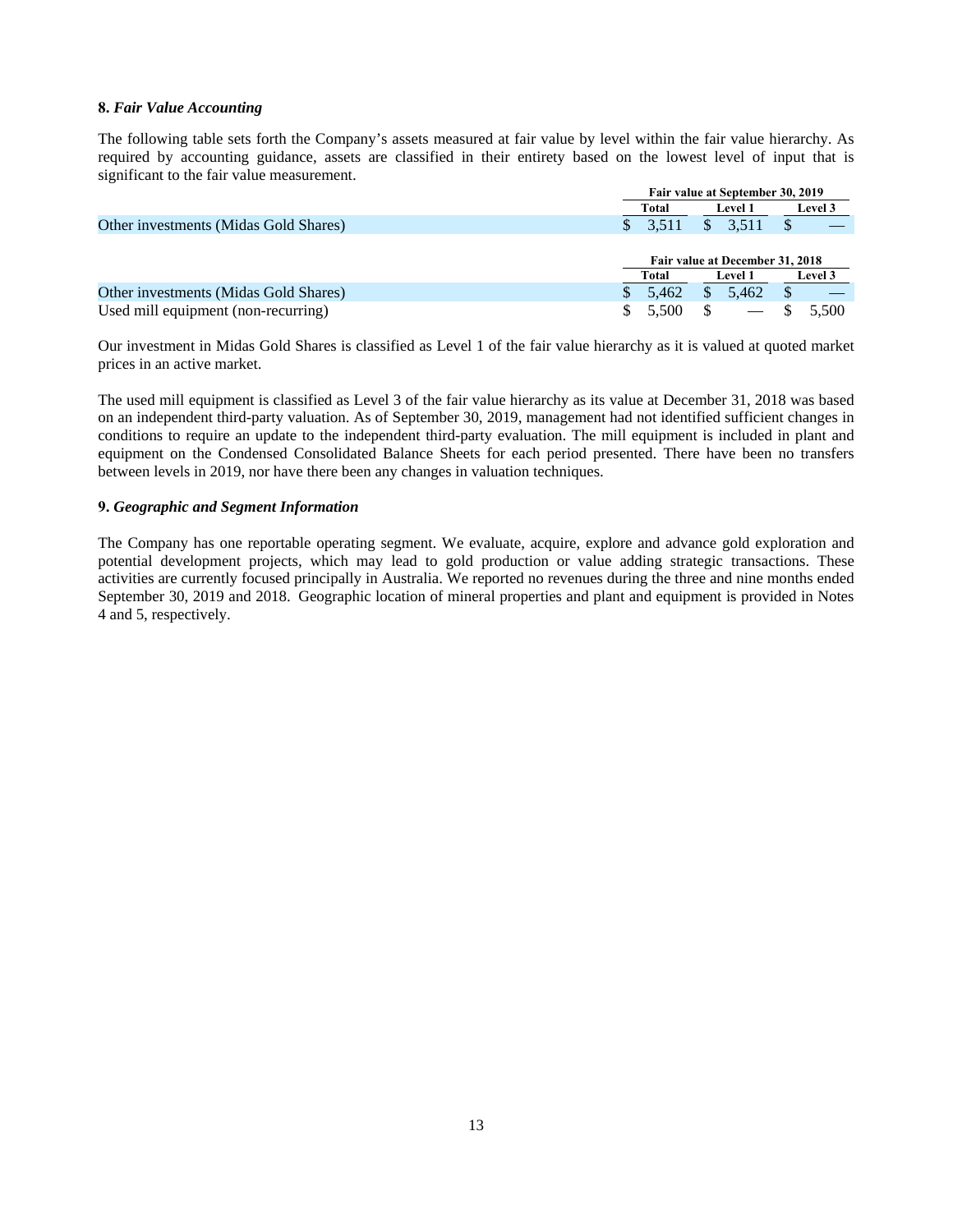## **ITEM 2. MANAGEMENT'S DISCUSSION AND ANALYSIS OF FINANCIAL CONDITION AND RESULTS OF OPERATIONS.**

*The following discussion and analysis should be read in conjunction with our unaudited condensed consolidated financial statements for the three and nine months ended September 30, 2019, and the related notes thereto, which have been prepared in accordance with generally accepted accounting principles in the United States. This discussion and analysis contains forward-looking statements and forward-looking information that involve risks, uncertainties and assumptions. Our actual results may differ materially from those anticipated in these forward-looking statements and information as a result of many factors. See section heading "Note Regarding Forward-Looking Statements" below.*

## *All dollar amounts stated herein are in U.S. dollars in thousands, except per share and per ounce amounts and currency exchange rates unless specified otherwise. References to \$ are to United States dollars and to A\$ are to Australian dollars.*

## **Overview**

Vista Gold Corp. and its subsidiaries (collectively, "Vista," the "Company," "we," "our," or "us") operate in the gold mining industry. We are focused on the evaluation, acquisition, exploration and advancement of gold exploration and potential development projects, which may lead to gold production or value adding strategic transactions such as earn-in right agreements, option agreements, leases to third parties, joint venture arrangements with other mining companies, or outright sales of assets for cash and/or other consideration. We undertake programs designed to improve the value of our gold projects through exploration drilling and/or technical studies focused on optimizing previous engineering work. We do not currently generate cash flows from mining operations.

The Company's flagship asset is its 100% owned Mt Todd gold project ("Mt Todd" or the "Project") in the Northern Territory ("NT") Australia. Mt Todd is the largest undeveloped gold project in Australia. The Company has invested substantial amounts to evaluate, engineer, permit and de-risk the Project, and we believe these efforts have added to the underlying value of the Project. In January 2018, the Company received authorization for the last major environmental permit for Mt Todd and announced the positive results of an updated preliminary feasibility study for Mt Todd (the "2018 PFS"). Subsequently, we announced additional metallurgical testing results that demonstrated improved gold recovery compared to the 2018 PFS. These results and other findings were incorporated into a preliminary feasibility study, which was announced in September 2019 (the "2019 PFS"). The 2019 PFS successfully confirmed the efficiency of ore sorting across a broad range of head grades, the natural concentration of gold in the screen undersize material prior to sorting, the economics of fine grinding and the resulting improved gold recoveries, and the selection of FLSmidth's VXP mill as the preferred fine grinding mill.

As of September 30, 2019, the Company also holds 7.8 million common shares in the capital of Midas Gold Corp. ("Midas Gold Shares"), a non-core project in Mexico subject to a third-party option agreement, and royalty interests in the United States and Indonesia.

#### **Results from Operations**

#### *Summary*

Consolidated net loss for the three months ended September 30, 2019 and 2018 was \$2,498 and \$2,062 or \$0.02 and \$0.02 per share, respectively. Consolidated net loss for the nine months ended September 30, 2019 and 2018 was \$8,194 and \$4,933 or \$0.08 and \$0.05 per share, respectively. The principal components of these year-over-year changes are discussed below.

The Company had \$7,179 of working capital and no debt as of September 30, 2019.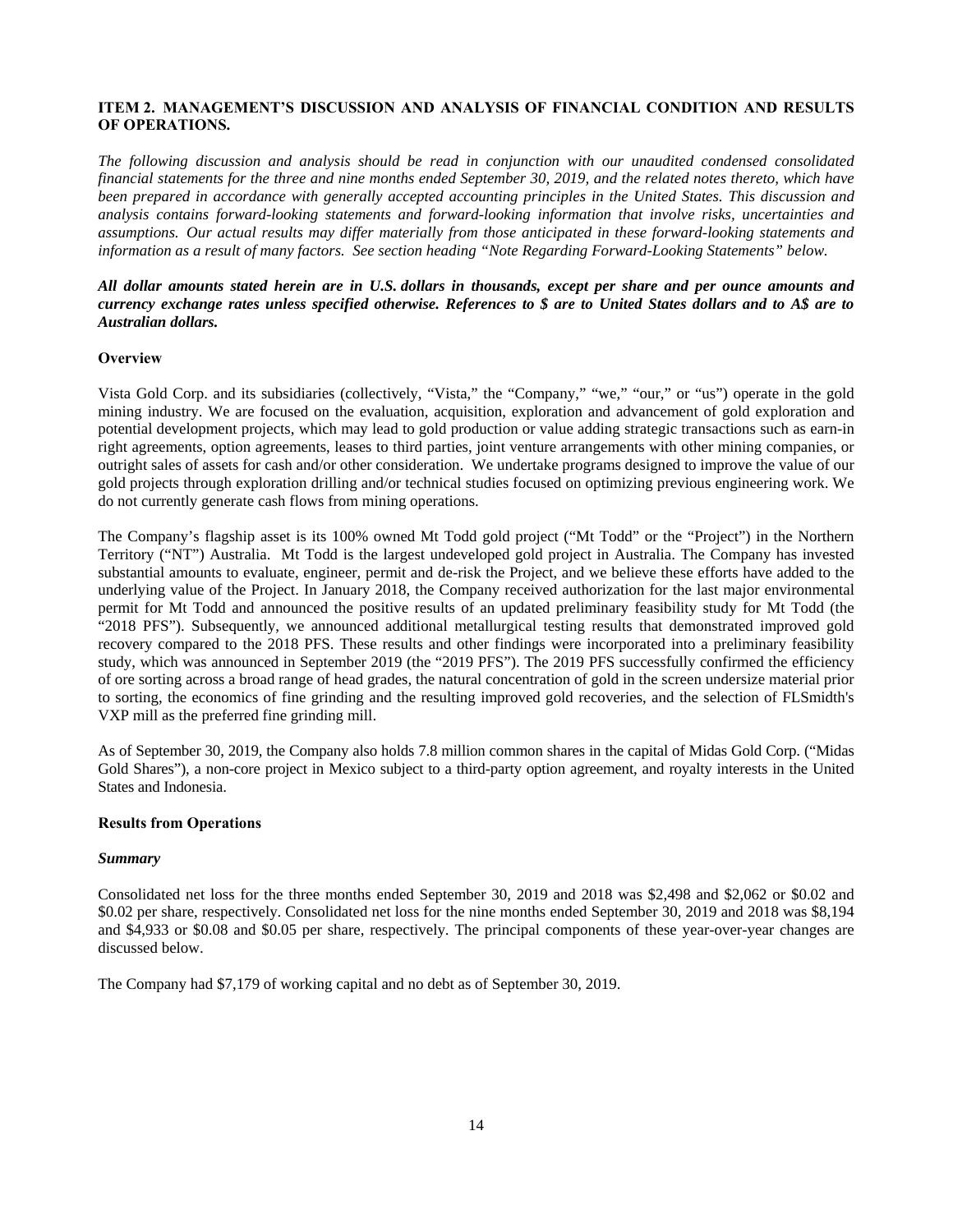#### *Exploration, property evaluation and holding costs*

Exploration, property evaluation and holding costs were \$1,401 and \$960 during the three months ended September 30, 2019 and 2018, respectively; and \$3,294 and \$3,560 for the nine months ended September 30, 2019 and 2018, respectively. These costs are predominantly project holding and discretionary costs associated with Mt Todd. For the nine months ended September 30, 2019, project holding costs (which are necessary to preserve our property rights and meet our safety, regulatory, social, and environmental responsibilities) were lower compared to the same periods during 2018 as water discharge from the Batman pit decreased because of comparatively lower precipitation during the most recent wet season. This also reduced the scope of certain baseline monitoring activities. In addition, the Australian dollar was approximately 8% weaker versus the United States dollar in 2019 compared to 2018. For the three months ended September 30, 2019, project holding costs were higher than the same period in 2018 due to the costs to complete the 2019 PFS.

Discretionary costs during the three and nine months ended September 30, 2019 were also lower than the same periods during 2018.

Exploration, property evaluation and holding costs for the three months ended September 30, 2019 and 2018 included non-cash stock-based compensation of \$58 and \$67, respectively; and \$120 and \$219 for the nine months ended September 30, 2019 and 2018, respectively.

#### *Corporate administration*

Corporate administration costs were \$865 and \$969 during the three months ended September 30, 2019 and 2018, respectively; and \$3,079 and \$3,280 during the nine months ended September 30, 2019 and 2018, respectively. Administrative expenses were lower during the three months ended September 30, 2019 compared to the same period in 2018 because of cost savings related to bringing certain investor relations costs in house that were previously outsourced.

#### *Depreciation*

Depreciation costs were \$14 and \$12 during the three months ended September 30, 2019 and 2018, respectively; and \$40 and \$252 during the nine months ended September 30, 2019 and 2018, respectively. The majority of the Company's fixed assets were fully depreciated by December 31, 2018, resulting in lower 2019 depreciation costs.

#### *Non-operating income and expenses*

#### *Gain/(Loss) on other investments*

Gain/(Loss) on other investments was \$(234) and \$(274) for the three months ended September 30, 2019 and 2018, respectively and \$(1,951) and \$1,754 for the nine months ended September 30, 2019 and 2018, respectively. These amounts result from changes in fair value of our Midas Gold Shares.

#### **Financial Position, Liquidity and Capital Resources**

#### *Operating activities*

Net cash used in operating activities was \$5,190 and \$6,347 for the nine months ended September 30, 2019 and 2018, respectively. The decreased use of cash in 2019 resulted from \$1,165 less cash used for working capital items, most notably being a \$1,178 reduction in accounts payable and accrued liabilities during the first nine months of 2018, after which the Company carried consistently lower balances.

#### *Investing activities*

Net cash provided by investing activities was \$5,513 and \$6,185 for the nine months ended September 30, 2019 and 2018, respectively. Disposition of short-term investments, net of acquisitions, decreased during 2019 by \$2,229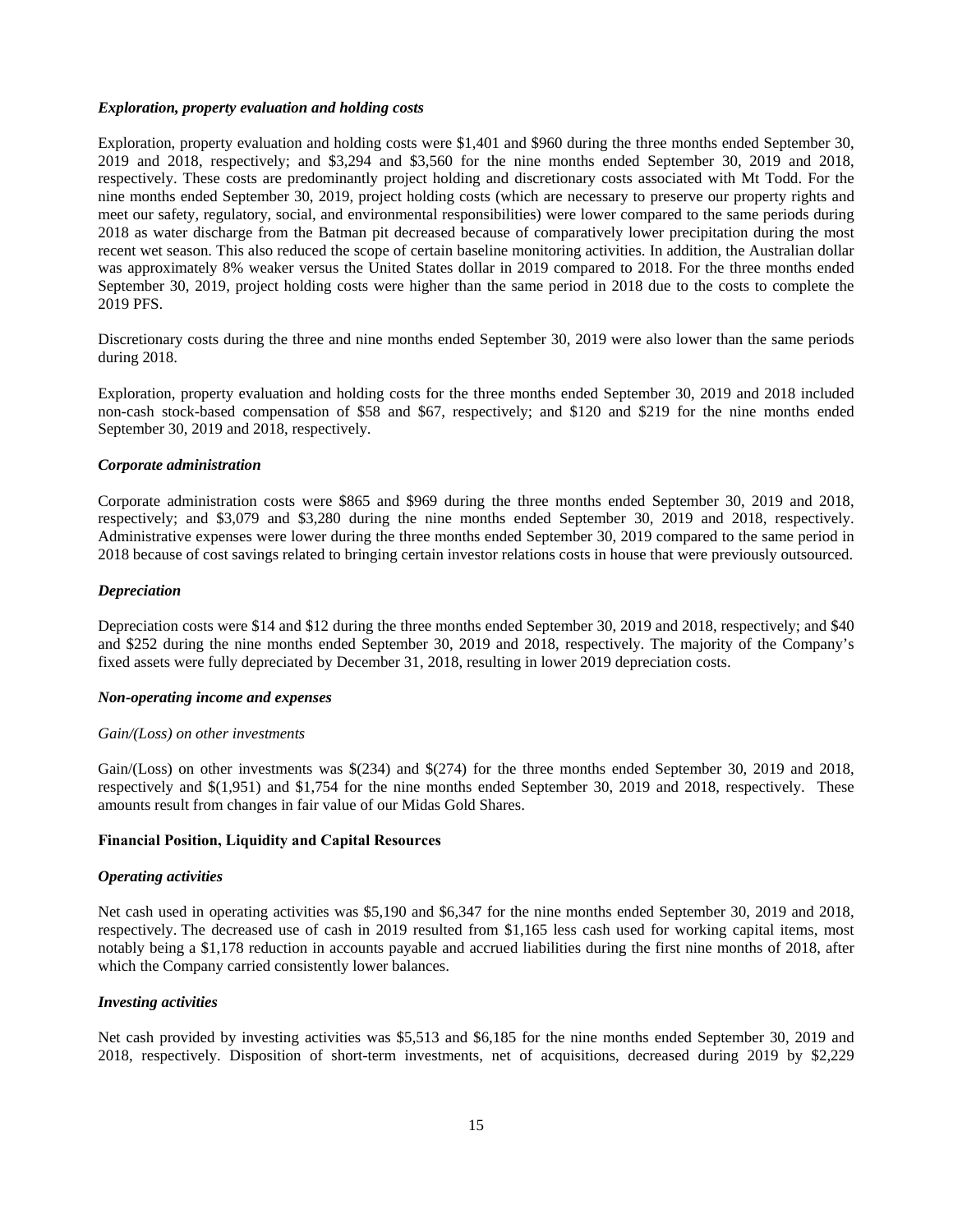compared to the same period in 2018. This reduction in net dispositions of short-term investments was possible because cash requirements for operations were lower and other sources of cash were available to us, notably the \$1,667 received from Minera Alamos de Sonora S.A. de C.V. ("Minera Alamos") under the terms of the Guadalupe de los Reyes Option Agreement (as defined below).

## *Financing activities*

During the nine months ended September 30, 2019 and 2018, cash of \$10 and \$106, respectively, was used in financing activities. These amounts result from uses of cash for payment of employee withholding tax obligations arising from the vesting of RSUs, in lieu of issuing common shares of the Company, offset by proceeds received from exercise of stock options.

## *Liquidity and capital resources*

Our cash and short-term investments as of September 30, 2019 decreased to \$4,495 from \$8,068 at December 31, 2018 due mainly to expenditures for operating activities, offset partially by cash received from Minera Alamos under the terms of the Guadalupe de los Reyes Option Agreement. Our net working capital decreased to \$7,179 at September 30, 2019 from \$13,198 at December 31, 2018 due mainly to the decrease in cash and short-term investments to fund operating activities and the reduction in fair value of our Midas Gold Shares, offset partially by receipts from Minera Alamos.

We believe our existing working capital, comprised mostly of cash, short-term investments, and our Midas Gold Shares, will be sufficient to fully fund our currently planned corporate and project holding costs and discretionary programs for more than 12 months.

Vista has other potential future sources of non-dilutive financing that may be converted to additional working capital. These sources include the sale of non-core assets such as our used mill equipment, future option payments under the Guadalupe de los Reyes Option Agreement, and monetization of royalty interests held by the Company. The Company plans to increase its focus on monetizing these other sources of working capital as existing working capital decreases.

In addition to the existing working capital and other potential sources of non-dilutive financing highlighted above, the Company has an at-the-market offering agreement (the "ATM Agreement") with H. C. Wainwright & Co., LLC ("Wainwright") to provide additional balance sheet flexibility at a low cost. Under the ATM Agreement the Company may, but is not obligated to, issue and sell common shares in the capital of the Company through Wainwright as sales manager in an at-the-market offering under a prospectus supplement for aggregate sales proceeds of up to \$10,000. The ATM Agreement will remain in full force and effect, subject to an effective registration statement under the U.S. Securities Act of 1933, as amended, until the earlier of August 31, 2020, or the date that the ATM Agreement is terminated in accordance with the terms therein.

The long-term viability of Vista is dependent upon our ability to maintain our low expenditure profile, realize value from non-dilutive assets and, if necessary, issue additional equity to secure sufficient funding to advance significant valueadding programs that will focus on generating future cash flows and positive equity returns to our shareholders. The underlying value and recoverability of the amounts shown as mineral properties and plant and equipment in our Condensed Consolidated Balance Sheets are dependent on our ability to attract sufficient capital resources to execute our strategy and the ultimate success of our programs to enhance value, most importantly at Mt Todd.

## **Fair Value Accounting**

The following table sets forth the Company's assets measured at fair value by level within the fair value hierarchy. As required by accounting guidance, assets are classified in their entirety based on the lowest level of input that is significant to the fair value measurement.

|                                       | Fair value at September 30, 2019 |  |         |  |         |  |  |
|---------------------------------------|----------------------------------|--|---------|--|---------|--|--|
|                                       | Total                            |  | Level 1 |  | Level 3 |  |  |
| Other investments (Midas Gold Shares) | \$ 3,511 \$ 3,511 \$             |  |         |  |         |  |  |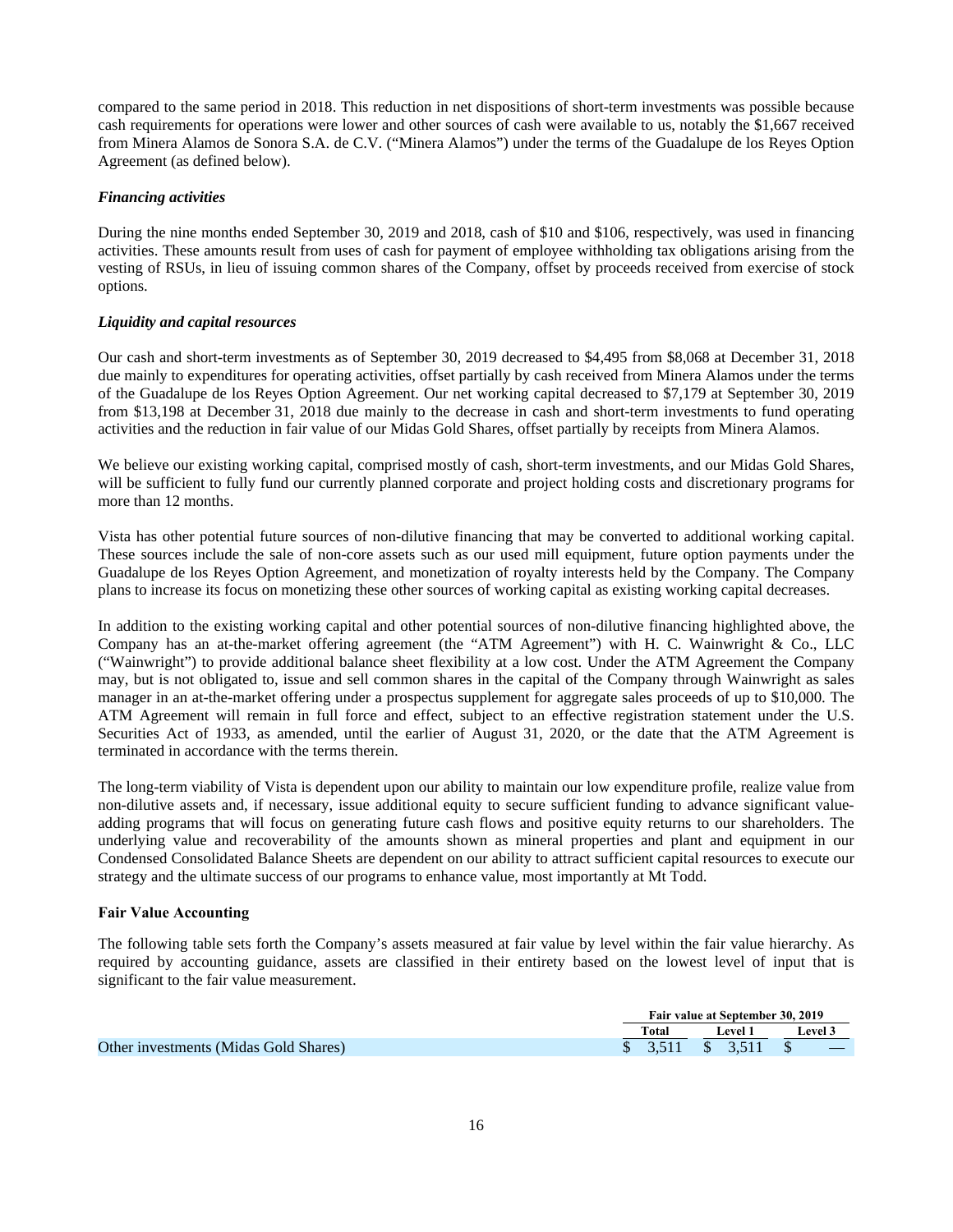|                                       | Fair value at December 31, 2018            |  |  |         |  |  |
|---------------------------------------|--------------------------------------------|--|--|---------|--|--|
|                                       | Total<br>Level 1                           |  |  | Level 3 |  |  |
| Other investments (Midas Gold Shares) | $$5,462$ \$ 5,462 \$ -                     |  |  |         |  |  |
| Used mill equipment (non-recurring)   | $\frac{1}{2}$ 5.500 \$ $\frac{1}{2}$ 5.500 |  |  |         |  |  |

Our investment in Midas Gold Shares is classified as Level 1 of the fair value hierarchy as it is valued at quoted market prices in an active market.

The used mill equipment is classified as Level 3 of the fair value hierarchy as its value at December 31, 2018 was based on an independent third-party valuation. As of September 30, 2019, management had not identified sufficient changes in conditions to require an update to the independent third-party evaluation. The used mill equipment is included in plant and equipment on the Condensed Consolidated Balance Sheets for each period presented.

There have been no transfers between levels in 2019, nor have there been any changes in valuation techniques.

## **Off-Balance Sheet Arrangements**

We have no off-balance sheet arrangements.

## **Contractual Obligations**

We have no material contractual obligations as of September 30, 2019.

## **Project Updates**

## *Mt Todd Gold Project, Northern Territory, Australia*

The following scientific and technical information about Mt Todd has been reviewed and approved by Mr. John Rozelle, Senior Vice President of Vista. Mr. Rozelle is a qualified person as defined by Canadian National Instrument 43-101 – *Standards of Disclosure for Mineral Projects* ("NI 43-101").

## *Environmental Approvals and Metallurgical Optimization Program*

In January 2018, we announced that the "authorization of a controlled activity" at Mt Todd, as required under the *Environment Protection and Biodiversity Act*, as it relates to the Gouldian Finch, had been approved by the Australian Commonwealth Department of Environment and Energy. With this authorization, Vista has all major environmental approvals necessary to allow development of Mt Todd.

Vista initiated a second metallurgical optimization program following issuance of the 2018 PFS. The objective of this program was to determine overall gold recoveries at finer grind sizes and evaluate the efficiency of the FLSmidth VXP mills as opposed to the Glencore ISA mills, which were contemplated in the 2018 PFS. As a result of this test work and related leach recovery tests, a final grind size of 80% passing 40 microns (µm) was selected. The outcomes of our metallurgical testing and other findings were incorporated into an updated PFS (see 2019 PFS, below), which was issued in October 2019.

In support of the metallurgical test work, we completed four additional large diameter core holes and extracted approximately 6 tonnes of higher-grade material from the Batman deposit. We prepared two additional 2.5 tonne composite samples for high-pressure grinding roll ("HPGR") crushing and sorting tests using the same equipment as previous test work. The two 2.5 tonne tests were prepared to confirm the efficiency of sorting higher-grade ores. Additional feasibility-study-level grinding tests with manufacturers of fine grinding mills were completed in order to obtain material for further metallurgical studies and specific operating data for future design and evaluation work. We also completed additional testing with an impeller manufacturer in order to achieve optimal efficiency at designed slurry densities and P80 product particle size.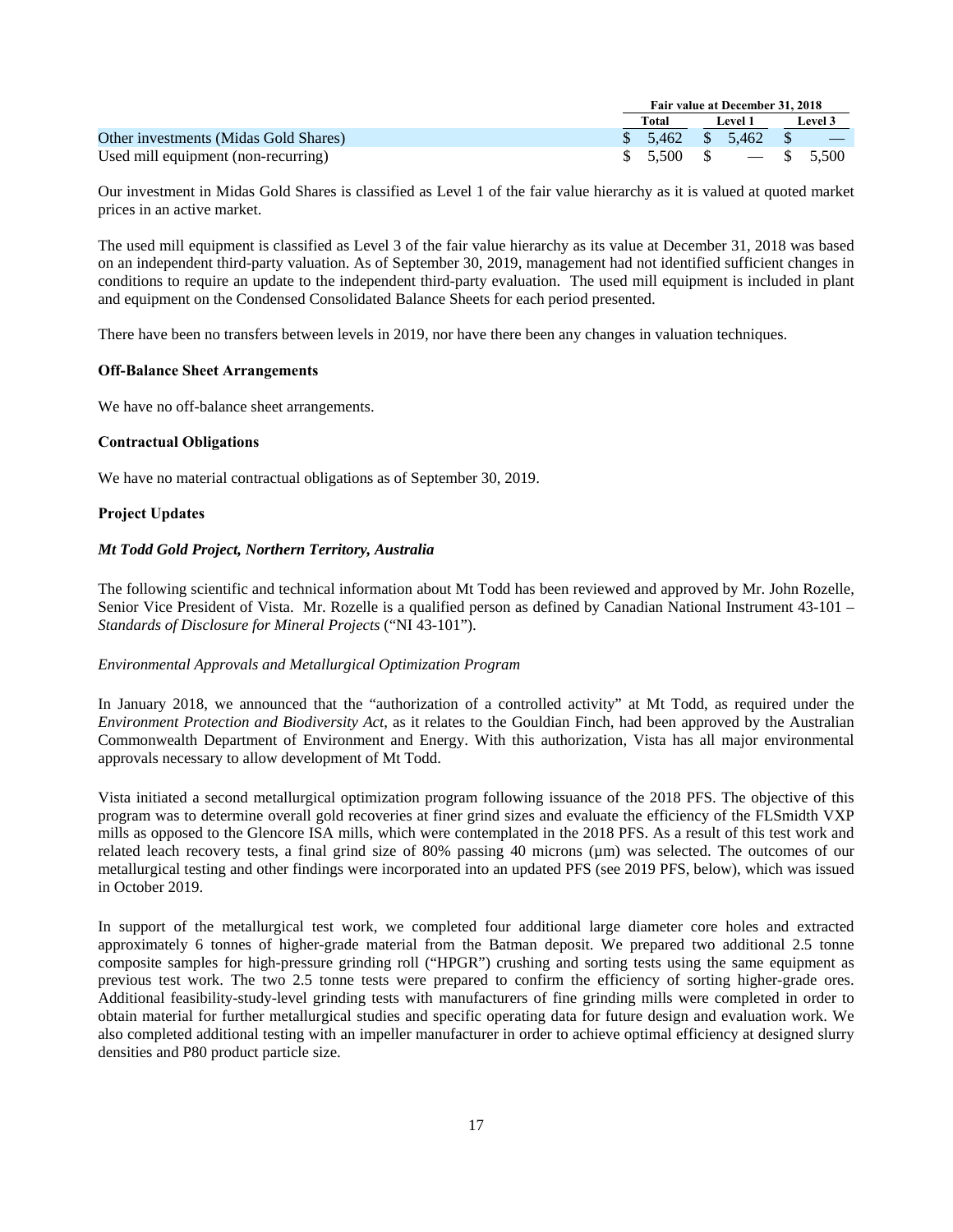In August 2019, we announced the results of the 2019 fine grinding tests completed on samples of various grade ranges, under the direction of Resource Development Inc. These tests confirm that the Mt Todd ore can be efficiently ground to a finer final product size with lower power consumption in the grinding circuit than estimated in the 2018 PFS. Leaching the finer final product size material reconfirmed higher recoveries at finer grind sizes. It also demonstrated that at 40µm grind size, the tail grade is nearly constant, with minor changes easily definable within specific head-grade ranges.

Vista's latest metallurgic test programs have confirmed: (1) the efficiency of ore sorting across a broad range of head grades and the natural concentration of gold in the screen undersize material prior to sorting; (2) the efficiency of fine grinding and improved gold leach recoveries at an 80% passing grind size of 40 microns; and (3) the selection of FLSmidth VXP mill as the preferred fine-grinding mill.

#### *2019 PFS*

In September 2019, we announced the results of an updated preliminary feasibility study for the Mt Todd project and in October 2019 we filed a technical report entitled "NI 43-101 Technical Report Mt Todd Gold Project 50,000 tpd Preliminary Feasibility Study Northern Territory, Australia" with an effective date of September 10, 2019 and an issue date of October 7, 2019 (the "2019 PFS"). The 2019 PFS was based on the results of metallurgical testing, a comprehensive review of the Project and the re-design of elements of the process flow sheet, and most importantly, grinding circuit design changes. Key inputs that changed in the 2019 PFS include higher gold recoveries due to the finer grind size, a higher gold price, and improved foreign exchange rates.

The process improvement efforts resulted in revised estimates that reflect reduced operating costs, increased gold recovery and higher gold production. In addition, we commissioned an independent benchmarking study to assess the appropriateness of capital and operating cost estimates, construction and ramp-up schedules, owner's costs and key components of the Mt Todd project. Recommendations from the study were incorporated, as appropriate, in the 2019 PFS. We also updated revenue, capital, and operating costs based on current market conditions and recent quotes from suppliers.

The 2019 PFS evaluates two development scenarios: a 50,000 tpd project that develops more of the Mt Todd resource and generates a larger net present value ("NPV") (the "Base Case"); and a smaller and higher-grade 33,000 tpd project (the "Alternate Case"). The Alternate Case of the 2019 PFS supersedes a similar study in the 2018 PFS, but is not deemed material. The Alternate Case is disclosed in the full technical report referenced below.

 $V_{\text{cone}} 1.5$ 

 **Years 1-5 Life of Mine (13 years)** 

|                                         | 1 cais 1-5 |    | Life of Millie (15 years) |
|-----------------------------------------|------------|----|---------------------------|
| Average Milled Grade (g Au/t)           | 0.96       |    | 0.82                      |
| Payable Gold Annual Average (000's ozs) | 495        |    | 413                       |
| Payable Gold Total (000's ozs)          | 2,476      |    | 5,305                     |
| Gold Recovery                           | 92.3 %     |    | 91.9 %                    |
| Cash Costs $(\frac{6}{2})$              | S.<br>575  | \$ | 645                       |
| AISC $(\frac{5}{oz})$                   | S<br>688   | S  | 746                       |
| Strip Ratio (waste:ore)                 | 2.65       |    | 2.52                      |
| Initial Capital (\$ millions)           |            | \$ | 826                       |
| Pre-tax NPV $_{5\%}$ (\$ millions)      |            | \$ | 1,440                     |
| After-tax NPV $_{5\%}$ (\$ millions)    |            | S. | 823                       |
| $IRR (Pre-tax/After-tax)$               |            |    | 30.4 / 23.4 %             |
| After-tax Payback (Production Years)    |            |    | 2.9                       |

Highlights of the 2019 PFS Base Case are presented in the table below:

*Note: Economics presented using \$1,350/oz gold and a flat \$0.70 : A\$1.00 exchange rate and assumes deferral of certain Northern Territory tax obligations as well as realization of equipment salvage values at the end of the mine life. Cash Costs per ounce and Allin Sustaining Costs ("AISC") per ounce are non-GAAP financial measures; see the Non-GAAP Financial Measures section below for additional disclosure.*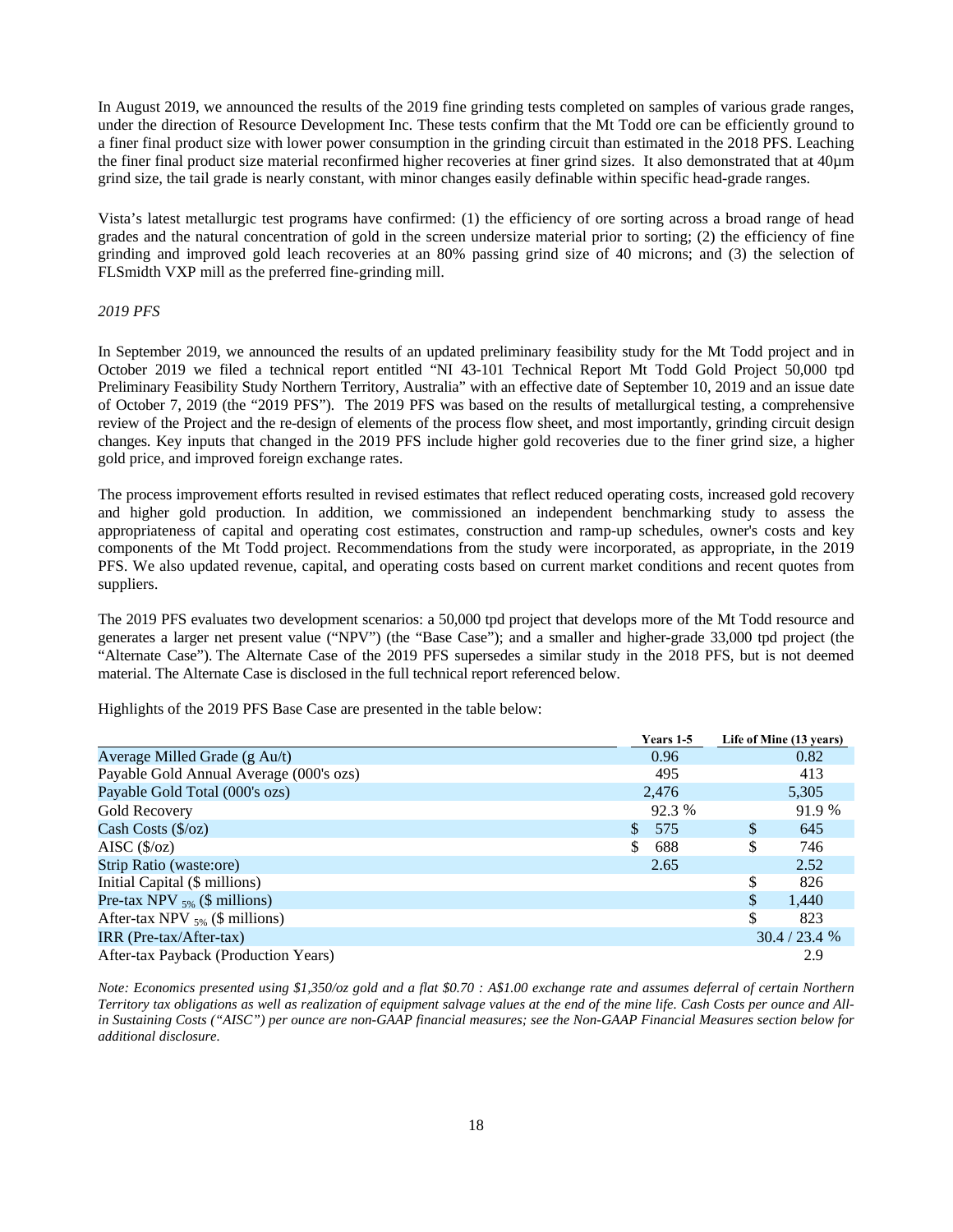The following table illustrates the sensitivity of the Base Case after-tax economics to variable gold prices and foreign exchange assumptions:

| Foreign         |            |             |         |             |         | <b>Gold Price</b> |         |             |            |             |
|-----------------|------------|-------------|---------|-------------|---------|-------------------|---------|-------------|------------|-------------|
| <b>Exchange</b> | \$1,200    |             | \$1,300 |             | \$1,350 |                   | \$1,400 |             | \$1,500    |             |
| (S/AS)          | <b>IRR</b> | $NPV_{5\%}$ | IRR     | $NPV_{5\%}$ | IRR     | $NPV_{5\%}$       | IRR     | $NPV_{5\%}$ | <b>IRR</b> | $NPV_{5\%}$ |
| 0.60            | 21.6%      | \$687       | 26.3%   | \$895       | 28.4%   | \$994             | 30.5%   | \$1,094     | 34.7%      | \$1,296     |
| 0.65            | 19.2%      | \$604       | 23.7%   | \$807       | 25.8%   | \$911             | 27.9%   | \$1,011     | 32.0%      | \$1,209     |
| 0.70            | 16.9%      | \$525       | 21.2%   | \$718       | 23.4%   | \$823             | 25.4%   | \$928       | 29.4%      | \$1,126     |
| 0.75            | 14.7%      | \$440       | 18.9%   | \$636       | 20.9%   | \$734             | 23.1%   | \$839       | 27.0%      | \$1,043     |
| 0.80            | 12.6%      | \$355       | 16.8%   | \$557       | 18.8%   | \$652             | 20.7%   | \$750       | 24.7%      | \$954       |

*Note: Changes in foreign exchange rates are only applied to operating costs and not applied to either initial or sustaining capital costs.* 

Key capital expenditures for Base Case initial and sustaining capital requirements are:

| Capital Expenditures (\$ Millions, except per ounce amount)                                                             | Initial<br>Capital   |    | <b>Sustaining</b><br>Capital |
|-------------------------------------------------------------------------------------------------------------------------|----------------------|----|------------------------------|
| Mining                                                                                                                  | $\mathbb{S}$<br>121  | \$ | 406                          |
| Process Plant                                                                                                           | 367                  |    | 17                           |
| <b>Project Services</b>                                                                                                 | 109                  |    | 72                           |
| Project Infrastructure                                                                                                  | 26                   |    |                              |
| Site Establishment & Early Works                                                                                        | 18                   |    |                              |
| Management, Engineering, EPCM Services                                                                                  | 82                   |    |                              |
| <b>Preproduction Costs</b>                                                                                              | 16                   |    |                              |
| Contingency                                                                                                             | 87                   |    | 40                           |
| Sub-Total                                                                                                               | 826<br>$\mathcal{S}$ |    | 536                          |
| Asset Sale and Salvage                                                                                                  |                      |    | (140)                        |
| <b>Total Capital</b>                                                                                                    | 826                  |    | $397^{(1)}$                  |
| Total Capital per payable ounce of gold<br>Notes: may not add due to rounding.<br>$\left(1\right)$ and $\left(1\right)$ | 156                  | S. | $\overline{75}^{(1)}$        |

*(1) Net of asset sales.* 

The following table presents a breakdown of Base Case operating costs.

| <b>Operating Cost</b>           | <b>First 5 Years</b> |    |           |                       |     | <b>Life of Mine Cost</b> |  |  |  |
|---------------------------------|----------------------|----|-----------|-----------------------|-----|--------------------------|--|--|--|
|                                 | Per tonne            |    |           | Per tonne             |     |                          |  |  |  |
|                                 | processed            |    | Per ounce | processed             |     | Per ounce                |  |  |  |
| Mining                          | 6.51<br>S            | S. | 234       | 6.02<br><sup>\$</sup> | \$. | 251                      |  |  |  |
| Processing                      | 7.82                 |    | 281       | 7.88                  |     | 328                      |  |  |  |
| Site General and Administrative | 1.07                 |    | 39        | 1.11                  |     | 46                       |  |  |  |
| Jawoyn Royalty                  | 0.38                 |    | 14        | 0.32                  |     | 14                       |  |  |  |
| <b>Water Treatment</b>          | 0.07                 |    | 2         | 0.08                  |     | $\overline{4}$           |  |  |  |
| <b>Tailings Management</b>      | 0.08                 |    | 3         | 0.07                  |     | 3                        |  |  |  |
| <b>Refining Costs</b>           | 0.09                 |    | 3         | 0.08                  |     | 3                        |  |  |  |
| Power Credit                    |                      |    |           | (0.10)                |     | (4)                      |  |  |  |
| <b>Total Cash Costs</b>         | \$16.01              | S  | 575       | \$15.48               |     | 645                      |  |  |  |

*Note: Jawoyn Royalty and refinery costs calculated at \$1,350 per ounce gold. May not add due to rounding. Total Cash Costs is a non-GAAP financial measure; see the Non-GAAP Financial Measures section below for additional disclosure.*

The mine plan contemplates 221.0 million tonnes of ore containing an estimated 5.85 million ounces of gold at an average grade of 0.82 g Au/t to be processed over the 13-year operating life of the Project. Total recovered gold is expected to be 5.3 million ounces. Average annual gold production over the life of the Project is expected to be 413,400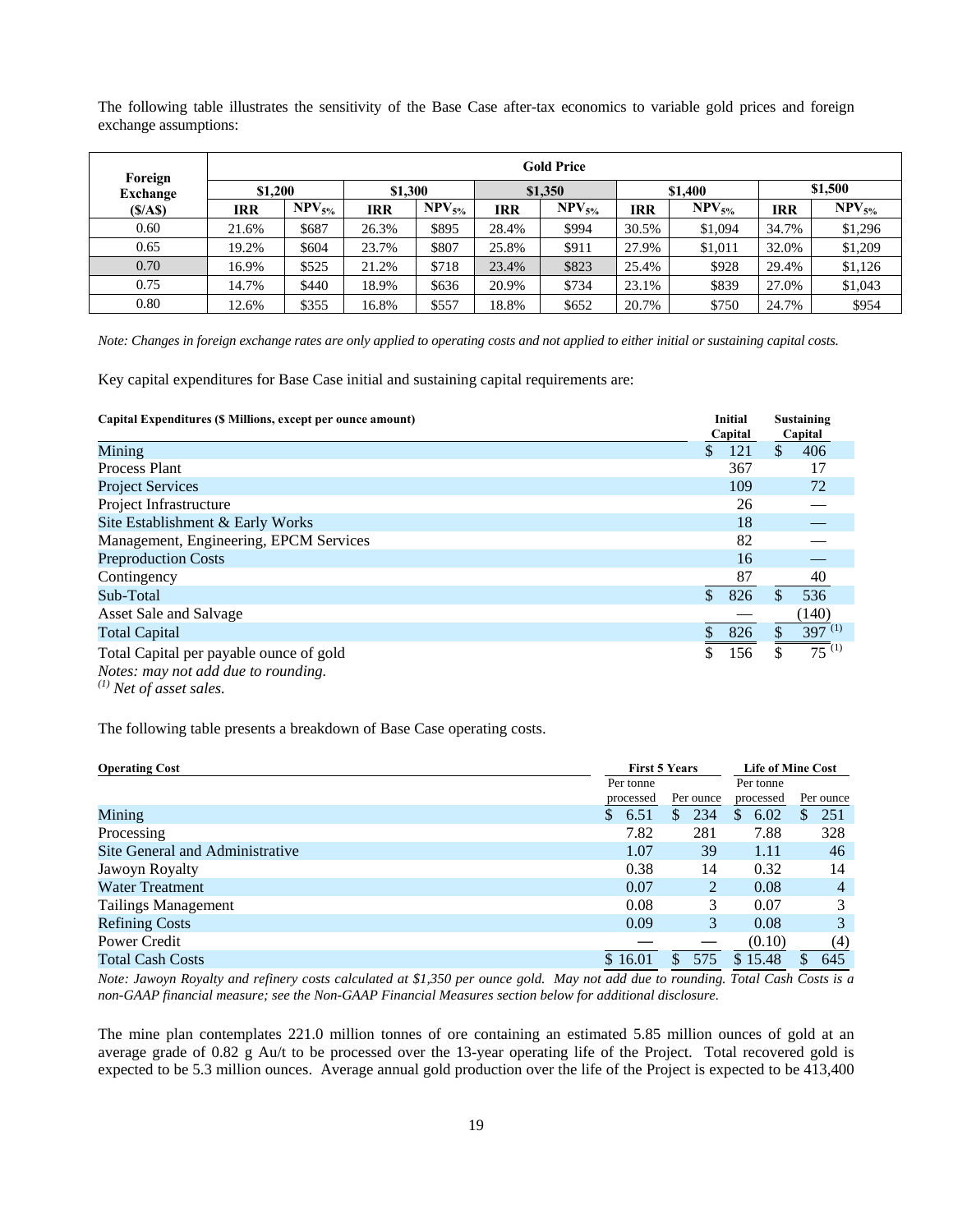ounces, averaging 495,100 ounces during the first five years of commercial operations, with 608,600 ounces produced in the first year of commercial operation. Commercial production is anticipated to begin after two years of construction and six months of commissioning and ramp-up.

|  |  | The table below highlights the 2019 PFS Base Case production schedule. |
|--|--|------------------------------------------------------------------------|
|  |  |                                                                        |

|       |                          |                     |                                 |                           | Feed             | Contained               | Mill                 |
|-------|--------------------------|---------------------|---------------------------------|---------------------------|------------------|-------------------------|----------------------|
| Years | <b>Ore Mined</b><br>(kt) | Waste<br>mined (kt) | <b>Strip Ratio</b><br>(W:O)     | <b>Milled Ore</b><br>(kt) | Grade (g<br>Au/t | <b>Ounces</b><br>(kozs) | Production<br>(kozs) |
| (1)   | 2,859                    | 8,802               | 3.08                            |                           |                  |                         |                      |
|       | 16,138                   | 10,498              | 0.65                            | 12,461                    | 1.17             | 469                     | 430                  |
| 2     | 15,613                   | 47,536              | 3.04                            | 17,750                    | 0.85             | 482                     | 438                  |
| 3     | 24,495                   | 32,880              | 1.34                            | 17,799                    | 1.04             | 593                     | 541                  |
| 4     | 15,586                   | 76,531              | 4.91                            | 17,750                    | 0.70             | 399                     | 360                  |
| 5     | 29,852                   | 58,085              | 1.95                            | 17,750                    | 1.10             | 629                     | 574                  |
| 6     | 8,984                    | 87,011              | 9.69                            | 17,750                    | 0.78             | 446                     | 404                  |
| 7     | 7,178                    | 68,218              | 9.50                            | 17,799                    | 0.52             | 298                     | 264                  |
| 8     | 13,482                   | 56,598              | 4.20                            | 15,129                    | 0.61             | 297                     | 266                  |
| 9     | 18,750                   | 42,935              | 2.29                            | 17,750                    | 0.70             | 397                     | 358                  |
| 10    | 28,653                   | 29,747              | 1.04                            | 17,750                    | 0.93             | 528                     | 481                  |
| 11    | 25,970                   | 4,148               | 0.16                            | 17,799                    | 1.18             | 674                     | 618                  |
| 12    | 127                      |                     | $\hspace{0.1mm}-\hspace{0.1mm}$ | 17,750                    | 0.65             | 371                     | 334                  |
| 13    |                          |                     |                                 | 15,805                    | 0.52             | 265                     | 237                  |
| Total | 207,687                  | 522,990             | 2.52                            | 221.041                   | 0.82             | 5,848                   | 5,305                |

*Note: May not add due to rounding. Total milled ore includes material from the heap leach pad that is planned to be processed at the end of the mine life.* 

The 2019 PFS estimated total recovered gold at 5.3 million ounces. The table below presents the estimated mineral reserves for the Project.

#### **Mt. Todd Gold Project Mineral Reserves – 50,000 tpd, 0.40 g Au/t cut-off and \$1,250 per ounce gold**

|                   | <b>Batman Deposit</b> |                  |                     | <b>Heap Leach Pad</b> |                             |                            | Total            |                             |                     |  |
|-------------------|-----------------------|------------------|---------------------|-----------------------|-----------------------------|----------------------------|------------------|-----------------------------|---------------------|--|
|                   | Tonnes<br>(000s)      | Grade<br>(gAu/t) | Contained<br>Ounces | Tonnes<br>(000s)      | Grade<br>$(g \text{ Au}/t)$ | ⊡ontained<br><b>Ounces</b> | Tonnes<br>(000s) | Grade<br>$(g \text{ Au}/t)$ | Contained<br>Ounces |  |
| Proven            | 72,672                | 0.88             | 2.057               |                       |                             |                            | 72,672           | 0.88                        | 2,057               |  |
| Probable          | 35.015                | 0.82             | 3.559               | .354                  | 0.54                        | 232                        | 148.369          | 0.79                        | 3.791               |  |
| Proven & Probable | 207.687               | 0.84             | 5.616               | .3,354                | 0.54                        | 232                        | 221.041          | 0.82                        | 5,848               |  |

*Economic analysis conducted only on proven and probable mineral reserves. Thomas Dyer of Mine Development Associates is the Qualified Person responsible for developing mineral reserves for the Batman deposit. Dr. Deepak Malhotra of Resource Development Inc. is the Qualified Person responsible for the metallurgical data and program, and for developing mineral reserves for the heap leach. These reserves are not reserves under SEC Industry Guide 7 standards.* 

For additional information on Mt Todd, see our technical report entitled "NI 43-101 Technical Report Mt Todd Gold Project 50,000 tpd Preliminary Feasibility Study Northern Territory, Australia" with an effective date of September 10, 2019 and an issue date of October 7, 2019, which is available on SEDAR at www.sedar.com, EDGAR at www.sec.gov, as well as on Vista's website under "Mt Todd – Technical Reports." *See Cautionary Note to Investors regarding Estimates of Mineral Reserves and Resources below. The technical report is referenced for informational purposes only and is not incorporated herein by reference.* 

The Company intends to continue to de-risk Mt Todd in a cost effective manner while it seeks to secure a development partner. The 2019 PFS provides a solid basis for engagement with prospective development partners who management believe will recognize the value of Mt Todd and provide appropriate reward for Vista shareholders.

Mt Todd is without known mineral reserves under SEC Industry Guide 7.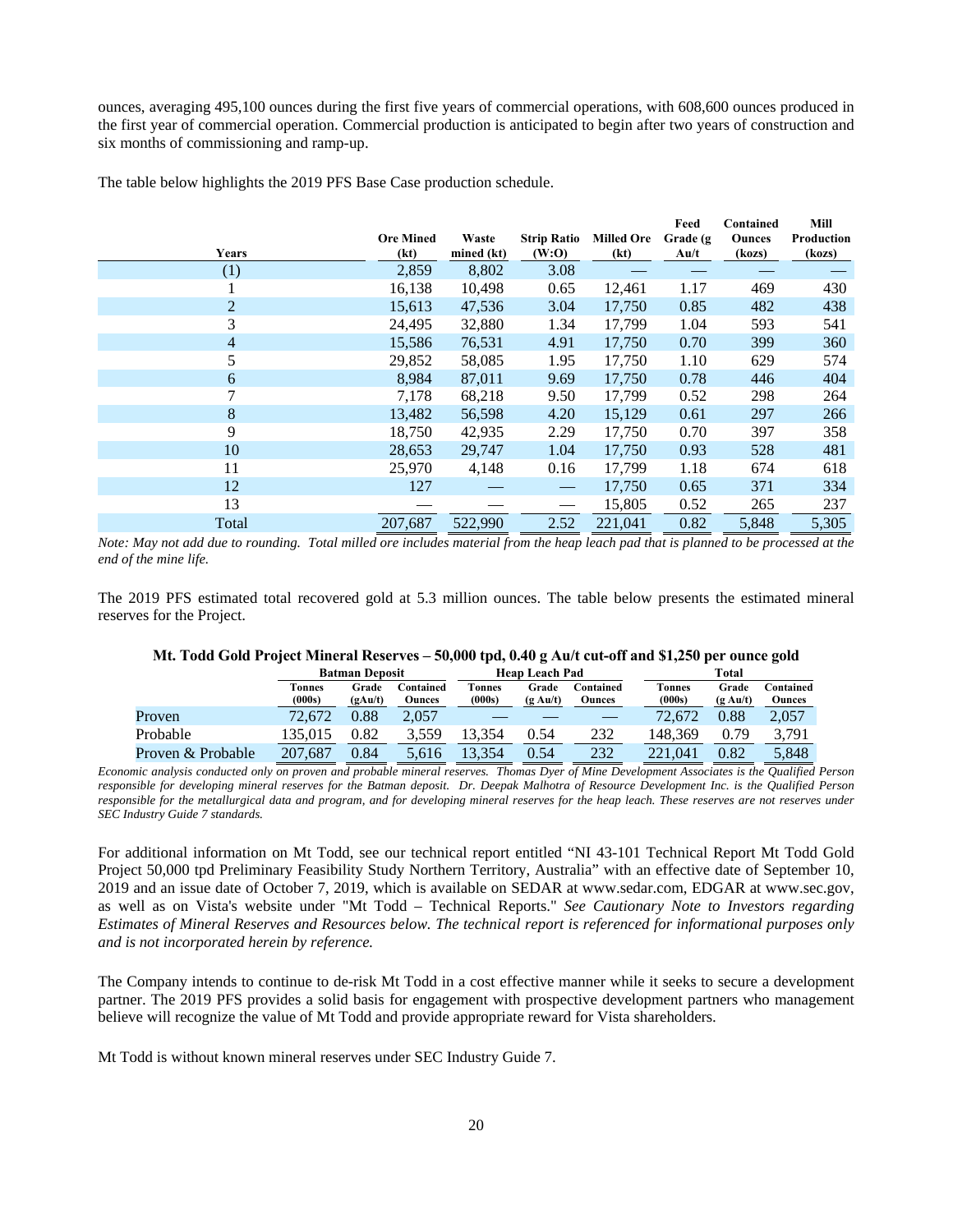## *Guadalupe de los Reyes Gold/Silver Project, Sinaloa, Mexico*

During October 2017, we entered into an agreement (the "Option Agreement") to option our interest in the Guadalupe de los Reyes gold and silver project in Sinaloa, Mexico ("Los Reyes") to Minera Alamos Inc. and its subsidiary Minera Alamos. In June 2019, the Option Agreement was assigned from Minera Alamos to ePower Metals Inc. by way of assignment agreement (the "Assignment Agreement"), with our consent. ePower Metals Inc., subsequently changed its name to Prime Mining Corporation ("Prime Mining"). The Assignment Agreement provides that in certain circumstances, the rights under the Option Agreement will revert from Prime Mining to Minera Alamos.

Pursuant to the terms of the Option Agreement and the Assignment Agreement, we granted Minera Alamos or Prime Mining, as applicable, (the "Optionholder") an exclusive right and option right to earn a 100% interest in the Los Reyes project by:

- making payments totaling \$6,000, comprised of a payment of \$1,500 made at the execution of the Option Agreement (the "Option Grant Date"); two successive payments of \$1,500 each to be made at the one-year and two-year anniversaries of the Option Grant Date; and a final \$1,500 payment to be made before the four-year anniversary of the Option Grant Date;
- maintaining the concessions comprising the Los Reyes project in good standing;
- fulfilling all obligations to the Ejido La Tasajera (the "Ejido") as set out in the temporary occupation contract between us and the Ejido;
- granting us a capped net smelter return royalty ("NSR") on production from open pit mining (the "Open Pit NSR") at rates that range from 1% (at gold prices of \$1,400/oz or less) to a maximum of 2% (at gold prices above \$1,600/oz) up to an aggregate of \$2,000 in royalty payments;
- granting us a perpetual NSR on production from underground mining (the "Underground NSR") at rates that range from 1% (at gold prices of \$1,400/oz or less) to a maximum of 2% (at gold prices above \$1,600/oz); and
- granting us the right to assume a 49% non-carried interest in an underground project if Optionholder decides to develop an underground mine at the Los Reyes project (the "Back-in Right").

The Option Agreement provides that all cash payments are non-refundable and optional to the Optionholder, and in the event the GdlR Optionholder fails to pay any of the required amounts as set out in the Option Agreement, or fails to comply with its other obligations, the Option Agreement will terminate and the Optionholder will have no interest in the Los Reyes project. Provided it is not in breach of the Option Agreement, the Optionholder may, at its discretion, accelerate the above payment schedule.

Subject to the Optionholder timely making all the option payments, and fulfilling its other obligations with respect to the Option Agreement, we will transfer 100% of the shares of the Company's 100% owned subsidiary Minera Gold Stake S.A. de C.V., the entity which owns the Los Reyes project, to the Optionholder and the Open-Pit NSR and Underground NSR will be granted to us.

If the Optionholder discovers and decides to develop an underground mine at the Los Reyes project and we exercise the Back-in Right, we and the Optionholder have agreed to form a joint venture to develop and operate the underground mine. If the joint venture is formed, the Underground NSR will terminate.

In October 2018, the Company agreed to extend the due date for the second \$1,500 option payment under the Los Reyes Option Agreement by six months to April 23, 2019, at which time the payment was made. As consideration for the deferral, the Company received an additional \$150 in cash, \$50 paid on October 24, 2018 and \$100 paid on January 23, 2019. In addition, Minera Alamos paid interest of \$67 at a rate of 1.5% per month on the unpaid balance of the \$1,500 payment beginning January 24, 2019. The third Los Reyes project option payment of \$1,500 was received from Prime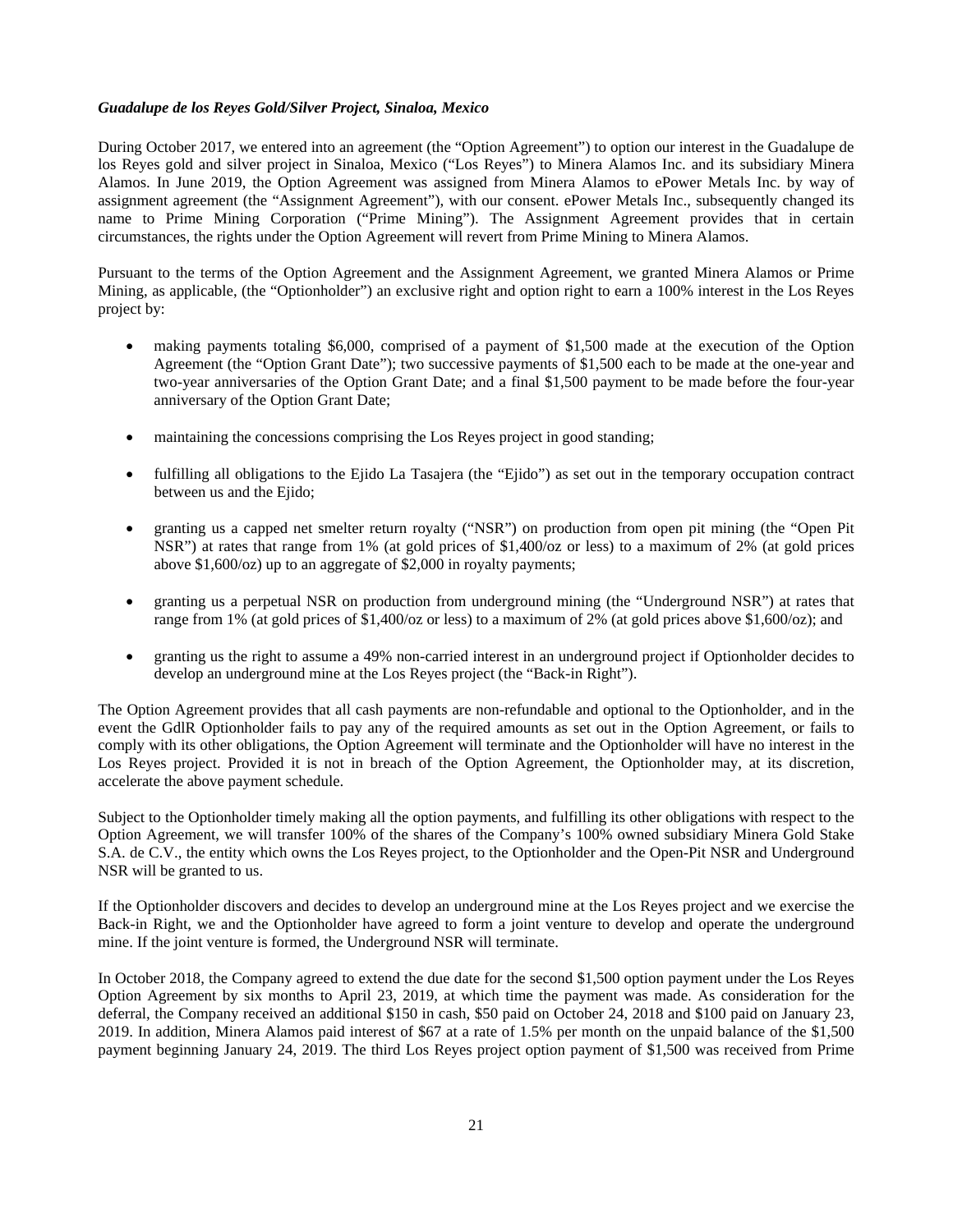Mining in October 2019. This receipt will be recorded as additional deferred option gain. In addition, potential royalty revenue and future option payments have not been recognized as income for accounting purposes.

## **Certain U.S. Federal Income Tax Considerations**

Vista has been a "passive foreign investment company" ("PFIC") as defined under Section 1297 of the U.S. Internal Revenue Code of 1986, as amended, in recent years and expects to continue to be a PFIC in the future. Current and prospective United States shareholders should consult their tax advisors as to the tax consequences of PFIC classification and the U.S. federal tax treatment of PFICs. Additional information on this matter is included in Vista's Annual Report on Form 10-K for the year ended December 31, 2018, under "Part II. Item 5. Market for Registrant's Common Equity, Related Stockholder Matters and Issuer Purchases of Equity Securities — Certain United States Federal Income Tax Considerations for U.S. Residents."

## **Note Regarding Forward-Looking Statements**

This quarterly report on Form 10-Q contains "forward-looking statements" within the meaning of the *Private Securities Litigation Reform Act of 1995* and forward-looking information under Canadian securities laws that are intended to be covered by the safe harbor created by such legislation. All statements, other than statements of historical facts, included in this quarterly report on Form 10-Q, our other filings with the Securities and Exchange Commission and Canadian securities commissions and in press releases and public statements by our officers or representatives that address activities, events or developments that we expect or anticipate will or may occur in the future are forward-looking statements and forward-looking information, including, but not limited to, such things as those listed below:

## **Operations**

- Our belief that process improvements reflected in the 2019 PFS will result in reduced operating costs, increased gold recovery, and higher gold production realized at Mt Todd;
- our belief that the results of the 2019 PFS demonstrate a technically sound project with robust economics at currently assumed gold prices;
- our belief that ore sorting, grinding and process flow sheet improvements at Mt Todd, together with the resultant gold recovery increases and processing cost reductions can be achieved economically and reliably;
- our plans and available funding to continue to identify and study potential Mt Todd optimizations, project improvements and efficiencies;
- estimates of future operating and financial performance;
- our plans to advance work at Mt Todd to take advantage of our strategic position;
- our expectation of Mt Todd's impact, including environmental and economic impacts;
- our expectation that the Mine Management Plan will be approved by the Northern Territory Department of Primary Industries and Resources;
- plans and estimates concerning potential project development, including the use of HPGR crushers and access to a water supply, as well as the ability to obtain all required permits;
- that prospective development partners will recognize the value of Mt Todd and provide appropriate reward for Vista shareholders;
- estimates of mineral reserves and mineral resources;
- our intention to improve the value of our gold projects;
- the potential that development projects may lead to gold production or value adding strategic transactions;
- the timing, performance and results of feasibility studies;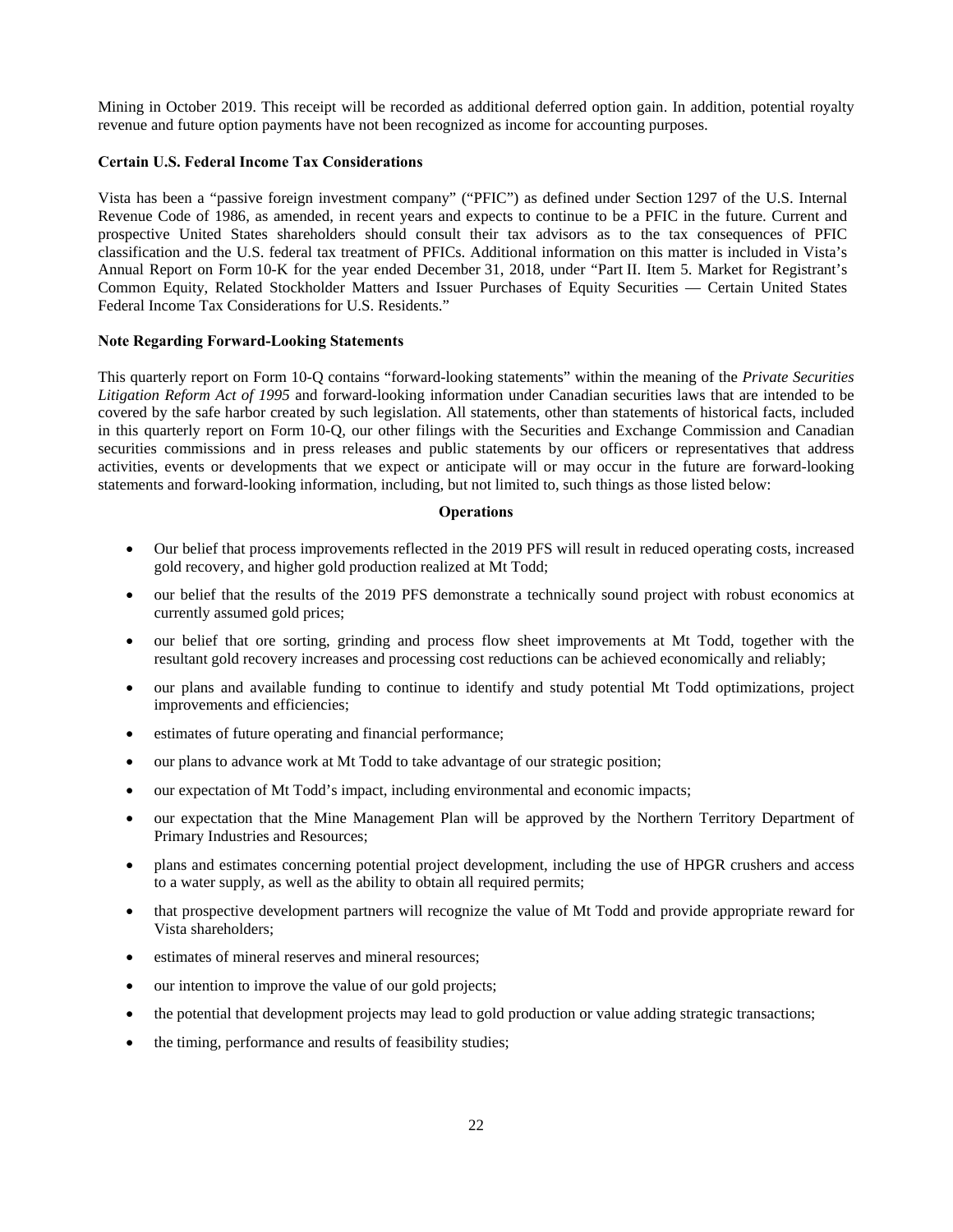## **Business and Industry**

- our belief that our existing working capital, coupled with potential future sources of non-dilutive financing will be sufficient to fully fund our currently planned corporate and project holding costs and discretionary programs for more than 12 months and that the Company will increase its focus on monetizing these other sources of working capital as existing working capital decreases;;
- our belief that we are in a position to actively pursue strategic alternatives that provide the best opportunity to maximize value for the Company;
- our belief that the At-the-Market program will provide additional financing flexibility at a low cost;
- the potential monetization of our non-core assets, including our mill equipment which is for sale, and our Midas Gold Shares;
- potential funding requirements and sources of capital, including near-term sources of additional cash;
- our expectation that the Company will continue to incur losses and will not pay dividends for the foreseeable future;
- our potential entry into agreements to find, lease, purchase, option or sell mineral interests;
- our belief that we are in compliance in all material respects with applicable laws and regulations including applicable mining, health, safety and environmental statutes and regulations in all of the jurisdictions in which we operate;
- potential changes in regulations or taxation initiatives;
- our expectation that we will continue to be a passive foreign investment company;
- the expected impact of the adoption of new accounting standards on our financial statements;
- the potential that we may grant options and/or other stock-based awards to our directors, officers, employees and consultants;
- our belief that the Optionholder will have no legal interest in the Guadalupe de los Reyes gold/silver project if the Option Agreement terminates;
- our belief that we will receive any future payments and that we will be granted the Open-Pit NSR and the Underground NSR pursuant to the terms of the Option Agreement;
- our belief that if we exercise the Back-in Right we will enter into a joint venture agreement on acceptable terms, if at all; and
- the potential that future expenditures may be required for compliance with various laws and regulations governing the protection of the environment.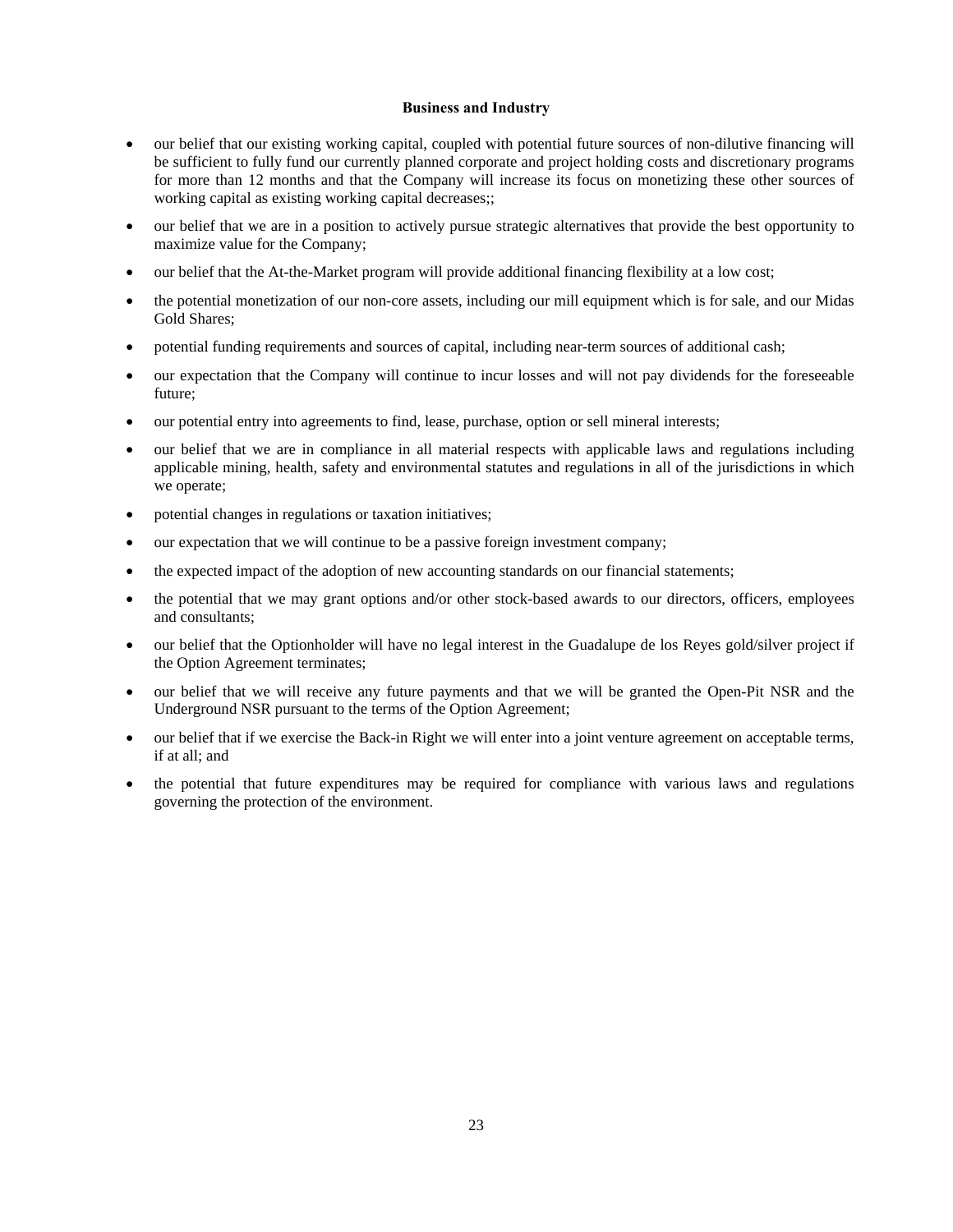Forward-looking statements and forward-looking information have been based upon our current business and operating plans, as approved by the Company's Board of Directors; our cash and other funding requirements and timing and sources thereof; results of pre-feasibility and feasibility studies, mineral resource and reserve estimates, preliminary economic assessments and exploration activities; advancements of the Company's required permitting processes; our experience working with our regulators; current market conditions and project development plans. The words "estimate," "plan," "anticipate," "expect," "intend," "believe," "will," "may" and similar expressions are intended to identify forward-looking statements and forward-looking information. These statements involve known and unknown risks, uncertainties, assumptions and other factors which may cause our actual results, performance or achievements to be materially different from any results, performance or achievements expressed or implied by such forward-looking statements and forward-looking information. These factors include risks such as:

## **Operating Risks**

- pre-feasibility and feasibility study results and preliminary assessment results and the accuracy of estimates and assumptions on which they are based;
- resource and reserve estimate results, the accuracy of such estimates and the accuracy of sampling and subsequent assays and geologic interpretations on which they are based;
- technical and operational feasibility and the economic viability of deposits;
- our ability to obtain, renew or maintain the necessary authorizations and permits for Mt Todd, including its development plans and operating activities;
- the timing and results of a feasibility study on Mt Todd;
- market conditions supporting a decision to develop Mt Todd;
- delays in commencement of construction at Mt Todd;
- increased costs that affect our operations or our financial condition;
- our reliance on third parties to fulfill their obligations under agreements with us;
- whether projects not managed by us will comply with our standards or meet our objectives;
- whether our acquisition, exploration and development activities, as well as the realization of the market value of our assets, will be commercially successful and whether any transactions we enter into will maximize the realization of the market value of our assets;
- the success of future joint ventures, partnerships and other arrangements relating to our properties;
- perception of the potential environmental impact of Mt Todd;
- known and unknown environmental and reclamation liabilities, including reclamation requirements at Mt Todd;
- potential challenges to the title to our mineral properties;
- future water supply issues at Mt Todd;
- litigation or other legal claims;
- environmental lawsuits;

#### **Financial and Business Risks**

- fluctuations in the price of gold;
- lack of adequate insurance to cover potential liabilities;
- the lack of cash dividend payments by us;
- our history of losses from operations;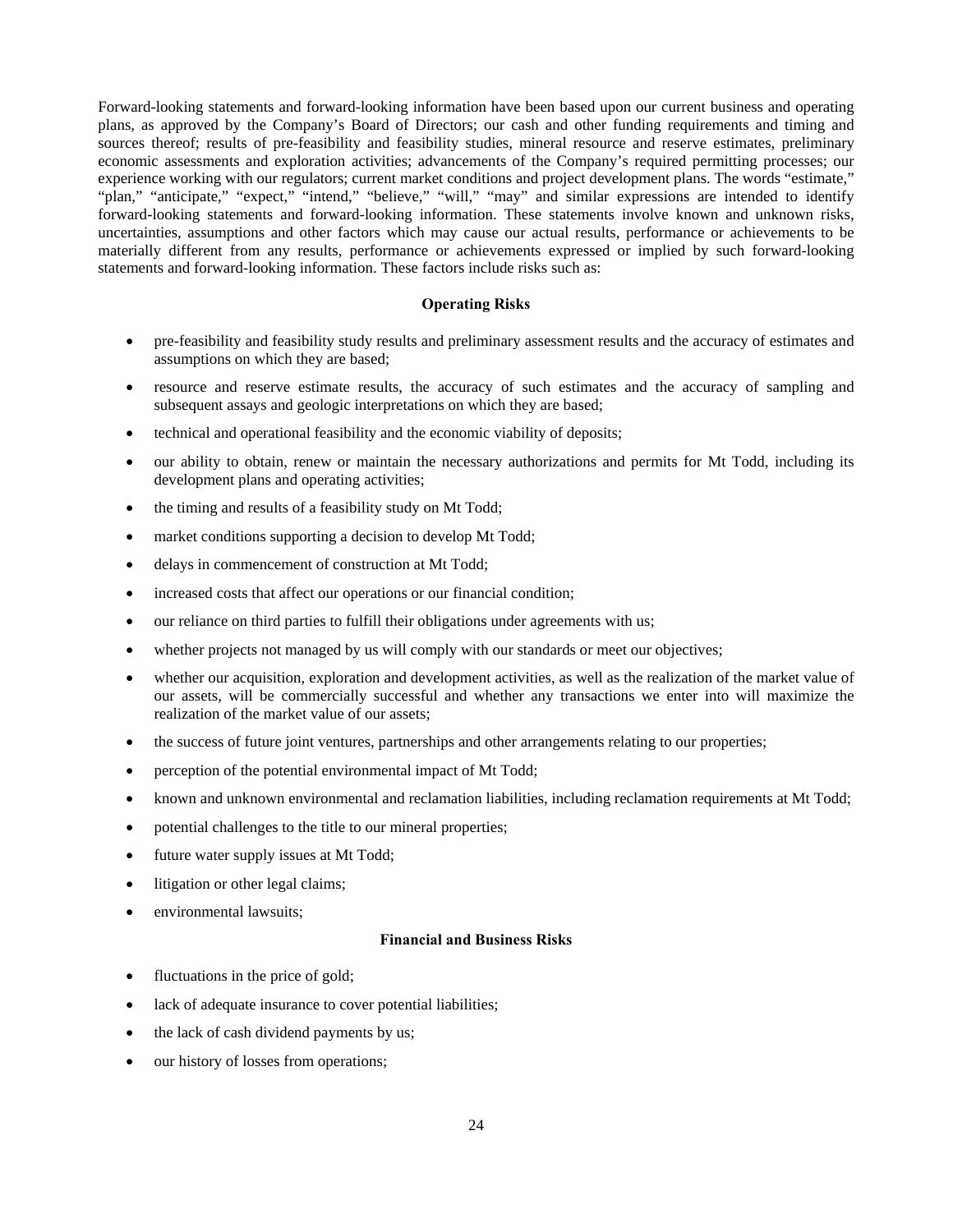- our ability to attract, retain and hire key personnel;
- volatility in our stock price and gold equities generally;
- our ability to obtain a development partner for Mt Todd on favorable terms, if at all;
- our ability to raise additional capital or raise funds from the sale of non-core assets on favorable terms, if at all;
- industry consolidation which could result in the acquisition of a control position in the Company for less than fair value;
- evolving corporate governance and public disclosure regulations;
- intense competition in the mining industry;
- tax initiatives on domestic and international levels;
- fluctuation in foreign currency values;
- potential adverse findings by the Australian Government upon review of our Australian research and development grants;
- our likely status as a PFIC for U.S. federal tax purposes;

## **Industry Risks**

- inherent hazards of mining exploration, development and operating activities;
- a shortage of skilled labor, equipment and supplies;
- the accuracy of calculations of mineral reserves, mineral resources and mineralized material and fluctuations therein based on metal prices, and inherent vulnerability of the ore and recoverability of metal in the mining process;
- changes in environmental regulations to which our exploration and development operations are subject; and
- changes in climate change regulations could result in increased operating costs.

 For a more detailed discussion of such risks and other important factors that could cause actual results to differ materially from those in such forward-looking statements and forward-looking information, please see the risk factors contained in our Annual Report on Form 10-K for the year ended December 31, 2018, under "Part I-Item 1A. Risk Factors". Although we have attempted to identify important factors that could cause actual results to differ materially from those described in forward-looking statements and forward-looking information, there may be other factors that cause results not to be as anticipated, estimated or intended. There can be no assurance that these statements will prove to be accurate, as actual results and future events could differ materially from those anticipated in the statements. Except as required by law, we assume no obligation to publicly update any forward-looking statements and forward-looking information, whether as a result of new information, future events or otherwise.

## **Cautionary Note to Investors Regarding Estimates of Mineral Reserves and Resources**

Our technical report entitled "NI 43-101 Technical Report Mt Todd Gold Project 50,000 tpd Preliminary Feasibility Study Northern Territory, Australia" with an effective date of September 10, 2019 and an issue date of October 7, 2019. referenced herein uses the terms "mineral reserve", "proven mineral reserve" and "probable mineral reserve" as defined in Canadian National Instrument 43-101 – *Standards of Disclosure for Mineral Projects* ("NI 43-101") and the Canadian Institute of Mining, Metallurgy and Petroleum (the "CIM") – *CIM Definition Standards on Mineral Resources and Mineral Reserves*, adopted by the CIM Council, as amended (the "CIM Definition Standards"). These definitions differ from the definitions in the United States Securities and Exchange Commission ("SEC") Industry Guide 7 ("SEC Industry Guide 7") under the United States Securities Act of 1933, as amended (the "Securities Act"). Under SEC Industry Guide 7 standards, a "final" or "bankable" feasibility study is required to report reserves, the three-year historical average metal price is used in any reserve or cash flow analysis to designate reserves, and the primary environmental analysis or report must be filed with the appropriate governmental authority.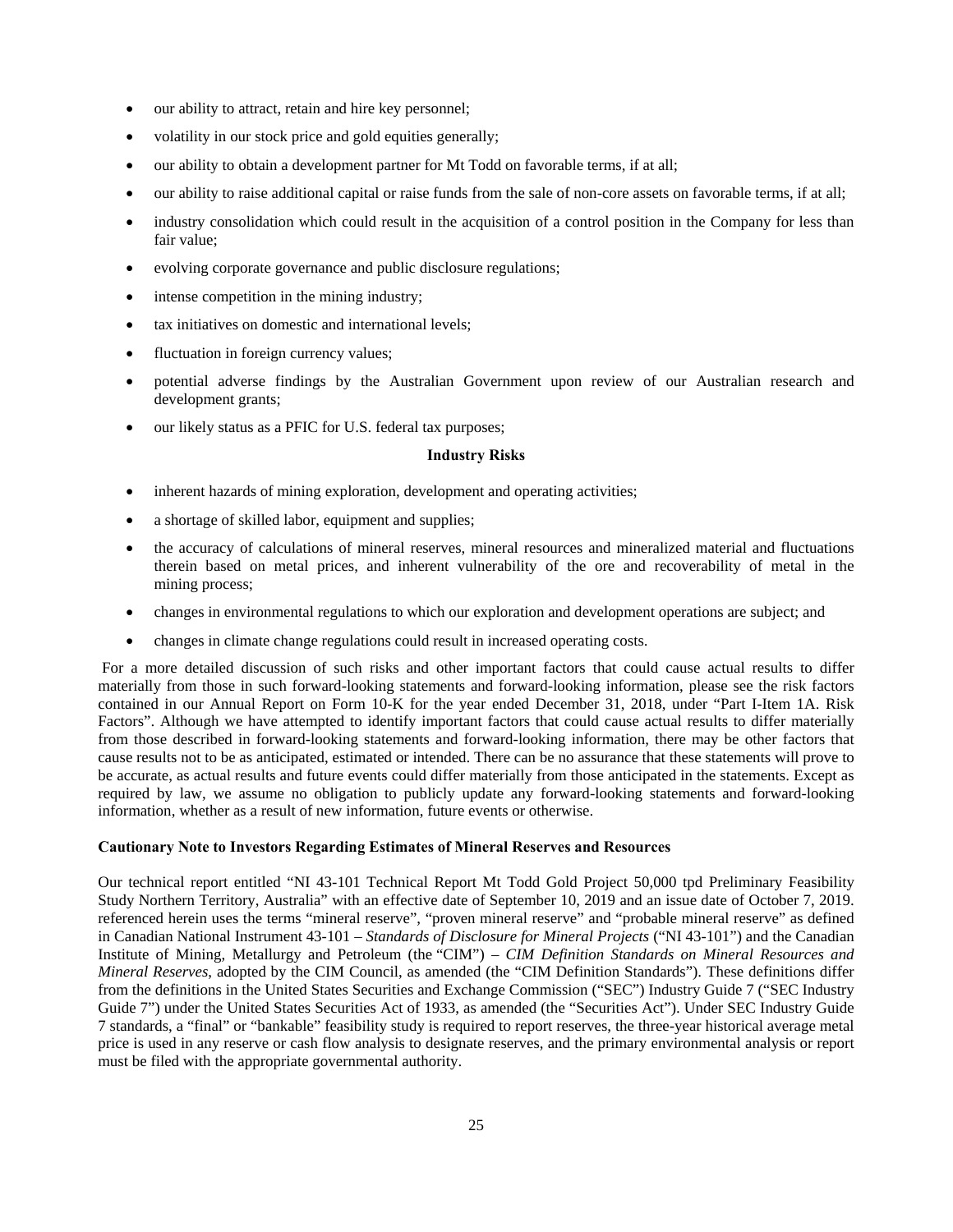In addition, the technical report uses the terms "mineral resource", "measured mineral resource", "indicated mineral resource" and "inferred mineral resource" which are defined in and required to be disclosed by NI 43-101; however, these terms are not defined terms under SEC Industry Guide 7 and are normally not permitted to be used in reports and registration statements filed with the SEC. Investors are cautioned not to assume that all or any part of a mineral deposit in these categories will ever be converted into reserves. "Inferred mineral resources" have a great amount of uncertainty as to their existence, and great uncertainty as to their economic, technical and legal feasibility. It cannot be assumed that all, or any part, of an inferred mineral resource will ever be upgraded to a higher category. Under Canadian rules, estimates of inferred mineral resources may not form the basis of feasibility or pre-feasibility studies, except in rare cases. Investors are cautioned not to assume that all or any part of an inferred mineral resource exists or is economically, technically or legally mineable. Disclosure of "contained ounces" in a resource is permitted disclosure under Canadian regulations; however, the SEC normally only permits issuers to report mineralization that does not constitute "reserves" by SEC standards as in place tonnage and grade without reference to unit measures.

Accordingly, the technical report contains descriptions of our mineral deposits that may not be comparable to similar information made public by U.S. companies reporting under SEC Industry Guide 7.

The SEC has adopted amendments to its disclosure rules to modernize the mineral property disclosure requirements for issuers whose securities are registered with the SEC. These amendments became effective February 25, 2019 (the "SEC Modernization Rules") and, following a two-year transition period, the SEC Modernization Rules will replace the historical property disclosure requirements for mining registrants that are included in SEC Industry Guide 7. The Company is not required to provide disclosure on its mineral properties under the SEC Modernization Rules until its fiscal year beginning January 1, 2021. Under the SEC Modernization Rules, the definitions of "proven mineral reserves" and "probable mineral reserves" have been amended to be substantially similar to the corresponding CIM Definition Standards and the SEC has added definitions to recognize "measured mineral resources", "indicated mineral resources" and "inferred mineral resources" which are also substantially similar to the corresponding CIM Definition Standards; however there are differences in the definitions and standards under the SEC Modernization Rules and the CIM Definition Standards and therefore once the Company begins reporting under the SEC Modernization Rules there is no assurance that the Company's mineral reserve and mineral resource estimates will be the same as those reported under CIM Definition Standards as contained in the technical report or that the economics for the Mt Todd project estimated in the technical report will be the same as those estimated in any technical report prepared by the Company under the SEC Modernization Rules in the future.

## **Non-GAAP Financial Measures**

In this report, we have provided information prepared or calculated according to United States generally accepted accounting principles ("U.S. GAAP"), as well as provided some non U.S. GAAP prospective financial performance measures. Because the non-GAAP performance measures do not have any standardized meaning prescribed by U.S. GAAP, they may not be comparable to similar measures presented by other companies. These measures should not be considered in isolation or as substitutes for measures of performance prepared in accordance with U.S. GAAP. There are limitations associated with the use of such non-GAAP measures. Since these measures do not incorporate revenues, changes in working capital and non-operating cash costs, they are not necessarily indicative of potential operating profit or loss, or cash flow from operations as determined in accordance with U.S. GAAP.

The non-GAAP measures Total Cash Costs, Cash Costs per ounce and All-in Sustaining Costs (AISC) per ounce are not, and are not intended to be, presentations in accordance with U.S. GAAP. As referenced in the 2019 PFS, these measures represent, respectively, our prospective cash costs and all-in sustaining costs related to our Mt Todd project.

We believe that these metrics help investors understand the economics of the Mt Todd project. We present the Non-GAAP financial measures for our Mt Todd project in the tables below. Actual U.S. GAAP results may vary from the amounts disclosed. Other companies may calculate these measures differently.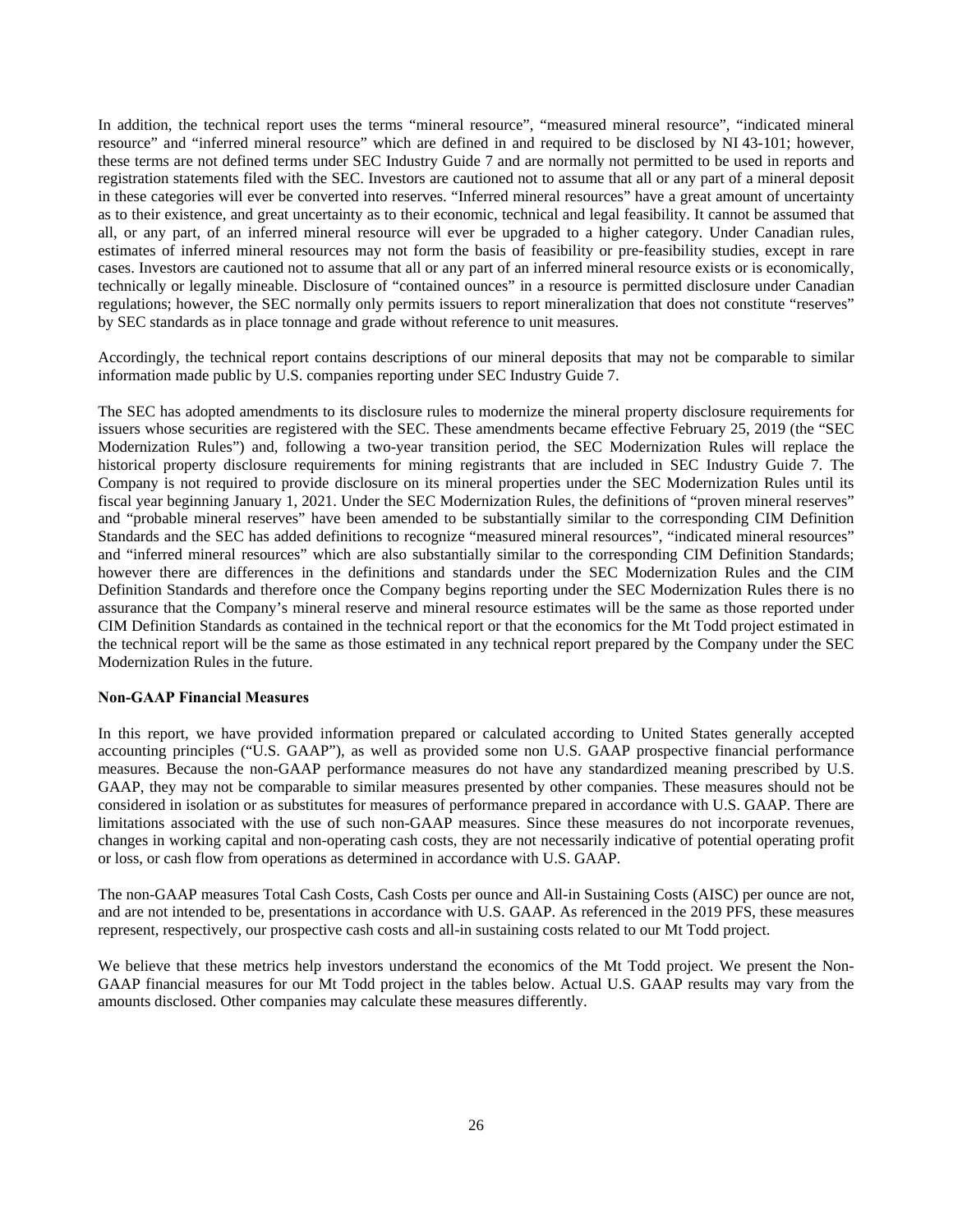#### *Total Cash Costs and All-In Sustaining Costs*

Total Cash Costs, Cash Costs per ounce, and All-in Sustaining Costs per ounce are non-GAAP metrics developed by the World Gold Council to provide transparency into the costs associated with producing gold and provide a comparable standard. The Company reports Cash Costs and AISC per ounce because it believes that these metrics more completely reflect mining costs over the life of a mine. These metrics are widely used in the gold mining industry as a benchmark for performance.

Total Cash Costs consist of operating costs net of power sales, refining costs, and non-government royalties, and exclude depreciation and amortization. The sum of these costs is divided by the corresponding gold ounces estimated to be sold to determine a Cash Cost per ounce amount. The Company's Total Cash Costs exclude the allocation of corporate general and administrative costs.

All in Sustaining Costs consist of Total Cash Costs (as described above), plus sustaining capital costs. The sum of All-in Sustaining Costs is divided by the corresponding gold ounces estimated to be sold to determine All-in Sustaining Costs per ounce.

Costs excluded from Total Cash Costs and All-in Sustaining Costs are income taxes, government royalties, financing charges, costs related to business combinations, asset acquisitions other than sustaining capital, and asset dispositions.

The following table reconciles the Mt Todd Total Cash Costs, Cash Costs per ounce and AISC per ounce amounts with the project costs described in the 2019 PFS.

|                                | <b>Units</b>    | <b>Years 1-5</b> | Life of Mine (13 years) |
|--------------------------------|-----------------|------------------|-------------------------|
| Payable Gold                   | koz             | 2,476            | 5,305                   |
| <b>Operating Costs</b>         | <b>US\$000s</b> | 1,381,396        | 3,333,631               |
| <b>Refining Cost</b>           | <b>US\$000s</b> | 7.910            | 17,075                  |
| Royalties                      | <b>US\$000s</b> | 33,420           | 71,615                  |
| <b>Cash Costs</b>              | <b>US\$000s</b> | 1,422,726        | 3,422,321               |
| Cash Cost per ounce            | $US\%$ /oz      | \$575            | \$645                   |
| <b>Sustaining Capital</b>      | <b>US\$000s</b> | 279,569          | 536,176                 |
| <b>All-In-Sustaining Costs</b> | <b>US\$000s</b> | 1,702,294        | 3,958,497               |
| AISC per ounce                 | $US\%/oz$       | \$688            | \$746                   |

#### **ITEM 4. CONTROLS AND PROCEDURES.**

#### **Disclosure Controls and Procedures.**

At the end of the period covered by this quarterly report on Form 10-Q for the three months ended September 30, 2019, an evaluation was carried out under the supervision of and with the participation of our management, including the Chief Executive Officer ("CEO") and Chief Financial Officer ("CFO"), of the effectiveness of the design and operations of our disclosure controls and procedures (as defined in Rule 13a-15(e) and Rule 15d-15(e) under the Exchange Act). Based on that evaluation, the CEO and the CFO have concluded that as of the end of the period covered by this quarterly report, our disclosure controls and procedures were effective in ensuring that: (i) information required to be disclosed by us in reports that we file or submit to the SEC under the Exchange Act is recorded, processed, summarized and reported within the time periods specified in applicable rules and forms and (ii) material information required to be disclosed in our reports filed under the Exchange Act is accumulated and communicated to our management, including our CEO and CFO, as appropriate, to allow for accurate and timely decisions regarding required disclosure.

## **Changes in Internal Control over Financial Reporting**

There has been no change in our internal control over financial reporting during the quarter ended September 30, 2019, that has materially affected, or is reasonably likely to materially affect, our internal control over financial reporting.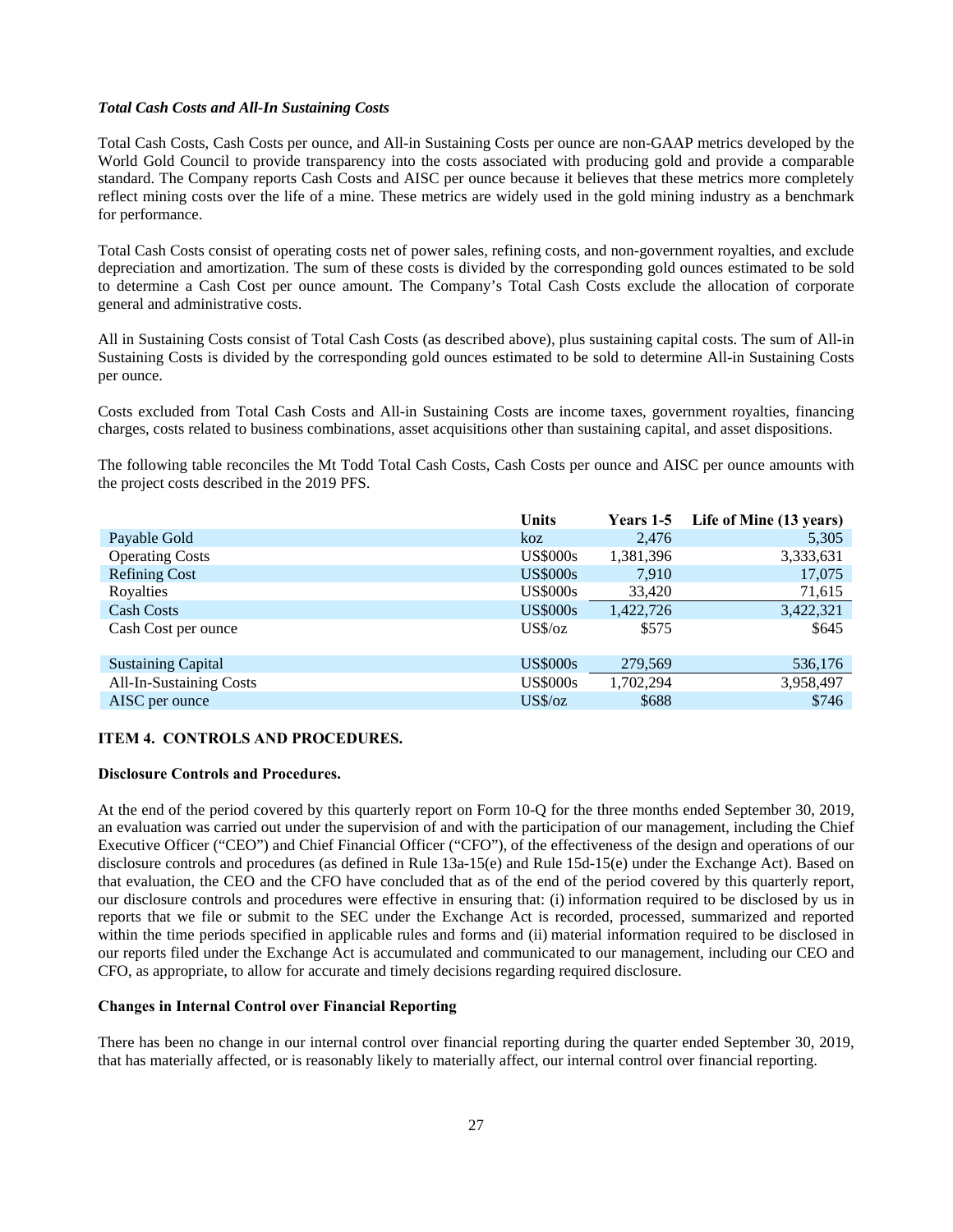## **PART II**

## **ITEM 1. LEGAL PROCEEDINGS.**

We are not aware of any material pending or threatened litigation or of any proceedings known to be contemplated by governmental authorities and/or other parties that are, or would be, likely to have a material adverse effect upon us or our operations, taken as a whole.

## **ITEM 1A. RISK FACTORS.**

There have been no material changes from the risk factors set forth in our Annual Report on Form 10-K for the year ended December 31, 2018 as filed with the SEC and Canadian securities regulatory authorities in February 2019.

## **ITEM 2. UNREGISTERED SALES OF EQUITY SECURITIES AND USE OF PROCEEDS.**

None.

## **ITEM 3. DEFAULTS UPON SENIOR SECURITIES.**

None.

## **ITEM 4. MINE SAFETY DISCLOSURE.**

We consider health, safety and environmental stewardship to be a core value for us.

Pursuant to Section 1503(a) of the United States *Dodd-Frank Wall Street Reform and Consumer Protection Act of 2011* (the "Dodd-Frank Act"), issuers that are operators, or that have a subsidiary that is an operator, of a coal or other mine in the United States are required to disclose in their periodic reports filed with the SEC information regarding specified health and safety violations, orders and citations, related assessments and legal actions, and mining-related fatalities under the regulation of the Federal Mine Safety and Health Administration ("MSHA") under the *United States Federal Mine Safety and Health Act of 1977* (the "Mine Act"). During the three months ended September 30, 2019, our U.S exploration properties were not subject to regulation by the MSHA under the Mine Act and consequently no disclosure is required under Section 1503(a) of the Dodd-Frank Act.

## **ITEM 5. OTHER INFORMATION.**

None.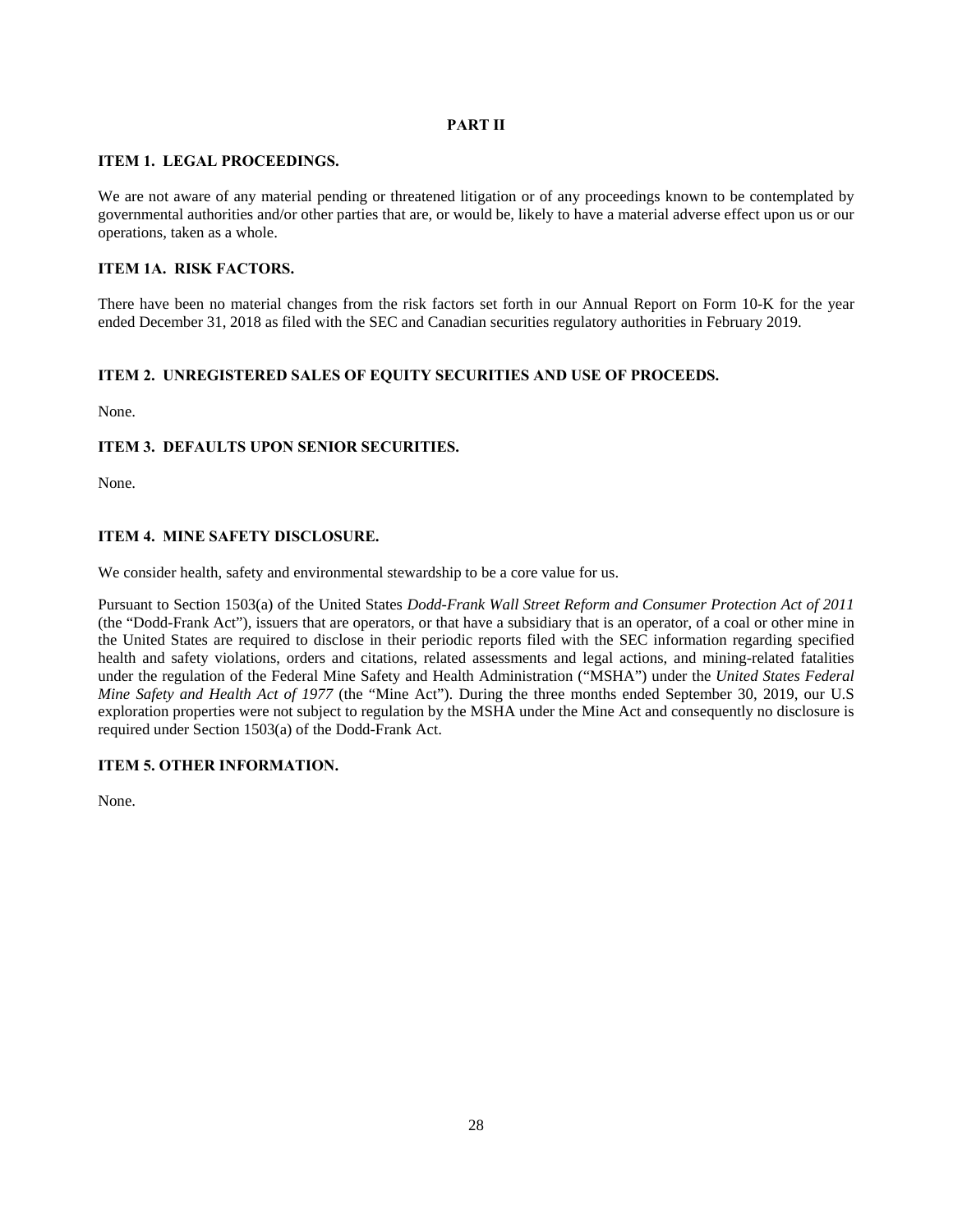## **ITEM 6. EXHIBITS.**

#### *Exhibits*

The following exhibits are filed as part of this report:

| <b>Exhibit</b>            |                                                                                                                                                                                      |
|---------------------------|--------------------------------------------------------------------------------------------------------------------------------------------------------------------------------------|
| <b>Number</b>             | <b>Description</b>                                                                                                                                                                   |
| 3.01                      | Certificate of Continuation, previously filed as Exhibit 3.1 to the Corporation's Form 8-K dated June 12, 2013 and<br>incorporated by reference herein (File No. 1-9025)             |
| 3.02                      | Notice of Articles, previously filed as Exhibit 3.2 to the Corporation's Form 8-K dated June 12, 2013 and<br>incorporated herein by reference (File No. 1-9025)                      |
| 3.03                      | Articles, previously filed as Exhibit 3.3 to the Corporation's Form 8-K dated June 12, 2013 and incorporated herein<br>by reference (File No. 1-9025)                                |
| 4.01                      | Warrant Indenture dated August 8, 2016, previously filed as Exhibit 4.1 to the Corporation's Form 8-K dated<br>August 8, 2016 and incorporated by reference herein (File No. 1-9025) |
| 23.1                      | Consent of Tetra Tech, Inc.                                                                                                                                                          |
| 23.2                      | Consent of Dr. Rex Clair Bryan                                                                                                                                                       |
| 23.3                      | <b>Consent of Anthony Clark</b>                                                                                                                                                      |
| 23.4                      | Consent of Thomas L. Dyer                                                                                                                                                            |
| 23.5                      | Consent of Amy L. Hudson                                                                                                                                                             |
| 23.6                      | Consent of Chris Johns                                                                                                                                                               |
| 23.7                      | <b>Consent of Deepak Malhotra</b>                                                                                                                                                    |
| 23.8                      | <b>Consent of Zvonimir Ponos</b>                                                                                                                                                     |
| 23.9                      | Consent of Guy Roemer                                                                                                                                                                |
| 23.10                     | <b>Consent of Vicki Scharnhorst</b>                                                                                                                                                  |
| 23.11                     | Consent of Jessica I. Monasterio, P. E.                                                                                                                                              |
| 23.12                     | Consent of Keith Thompson                                                                                                                                                            |
| $31.1*$                   | Certification of Chief Executive Officer pursuant to Rule 13a-14(a) under the Securities Exchange Act of 1934, as<br>amended                                                         |
| $31.2*$                   | Certification of Chief Financial Officer pursuant to Rule 13a-14(a) under the Securities Exchange Act of 1934, as<br>amended                                                         |
| $32.1*$                   | Certification of Chief Executive Officer pursuant to 18 U.S.C. Section 1350, as adopted pursuant to Section 906 of<br>the Sarbanes-Oxley Act of 2002                                 |
| $32.2*$                   | Certification of Chief Financial Officer pursuant to 18 U.S.C. Section 1350, as adopted pursuant to Section 906 of<br>the Sarbanes-Oxley Act of 2002                                 |
| $101.$ INS <sup>(1)</sup> | <b>XBRL Instance Document</b>                                                                                                                                                        |
| $101.SCH^{(1)}$           | XBRL Taxonomy Extension - Schema                                                                                                                                                     |
| 101.CAL <sup>(1)</sup>    | <b>XBRL Taxonomy Extension - Calculations</b>                                                                                                                                        |
| 101.DEF <sup>(1)</sup>    | <b>XBRL Taxonomy Extension - Definitions</b>                                                                                                                                         |
| 101.LAB <sup>(1)</sup>    | XBRL Taxonomy Extension - Labels                                                                                                                                                     |
| $101.PRE^{(1)}$           | <b>XBRL Taxonomy Extension - Presentations</b>                                                                                                                                       |

\* - Filed herewith

<sup>(1)</sup> Submitted electronically herewith. Attached as Exhibit 101 to this report are the following formatted in XBRL (Extensible Business Reporting Language): (i) Condensed Consolidated Statements of Comprehensive Income/(Loss) for the three and nine months ended September 30, 2019 and 2018, (ii) Condensed Consolidated Balance Sheets at September 30, 2019 and December 31, 2018, (iii) Condensed Consolidated Statements of Cash Flows for the nine months ended September 30, 2019 and 2018, and (iv) Notes to Condensed Consolidated Financial Statements.